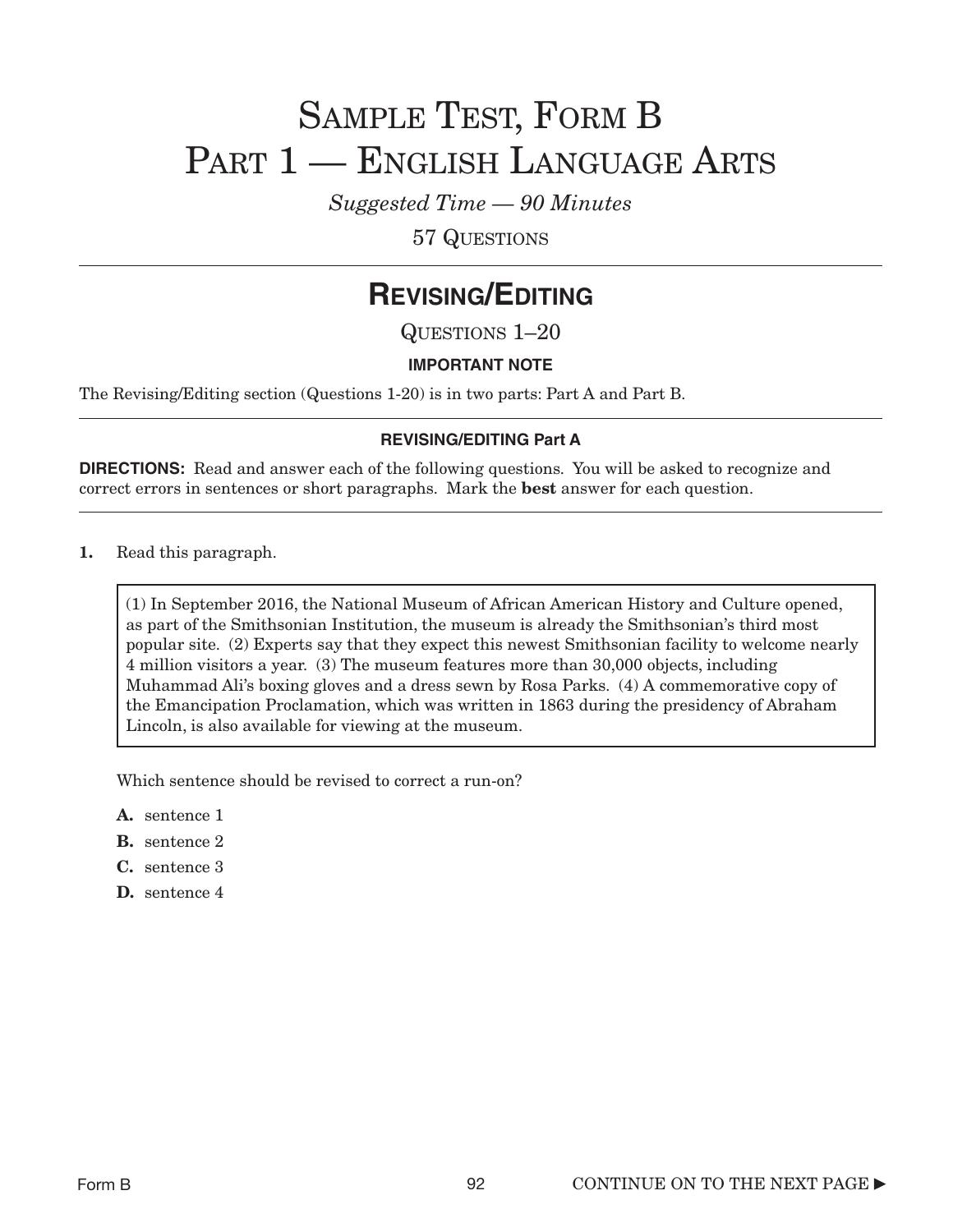#### 2. Read this sentence.

To promote their club, a bake sale will be sponsored by members of the debate team on Wednesday.

How should this sentence be revised?

- **E.** To promote their club, on Wednesday a bake sale will be sponsored by members of the debate team.
- **F.** On Wednesday to promote their club, a bake sale will be sponsored by members of the debate team.
- G. To promote their club, members of the debate team will sponsor a bake sale on Wednesday.
- H. Members of the debate team, on Wednesday to promote their club, will sponsor a bake sale.
- 3. Read this paragraph.

(1) Devon spent several hours preparing for an upcoming audition. (2) First, he did vocal exercises to practice his diction and projection. (3) Then, he studies the text of the monologue to better understand the emotions and motivations of the character he plans to portray. (4) Finally, he recited his monologue in front of a mirror many times, making slight adjustments and improvements to his performance each time.

Which sentence should be revised to correct an inappropriate shift in verb tense?

- A. sentence 1
- B. sentence 2
- C. sentence 3
- D. sentence 4
- 4. Read this sentence.

The Colosseum in Rome, Italy which is considered one of the New Seven Wonders of the World, is the largest amphitheater ever built and could hold more than 50,000 spectators.

Which edit should be made to correct this sentence?

- E. delete the comma after *Rome*
- F. insert a comma after *Italy*
- G. delete the comma after *World*
- H. insert a comma after *built*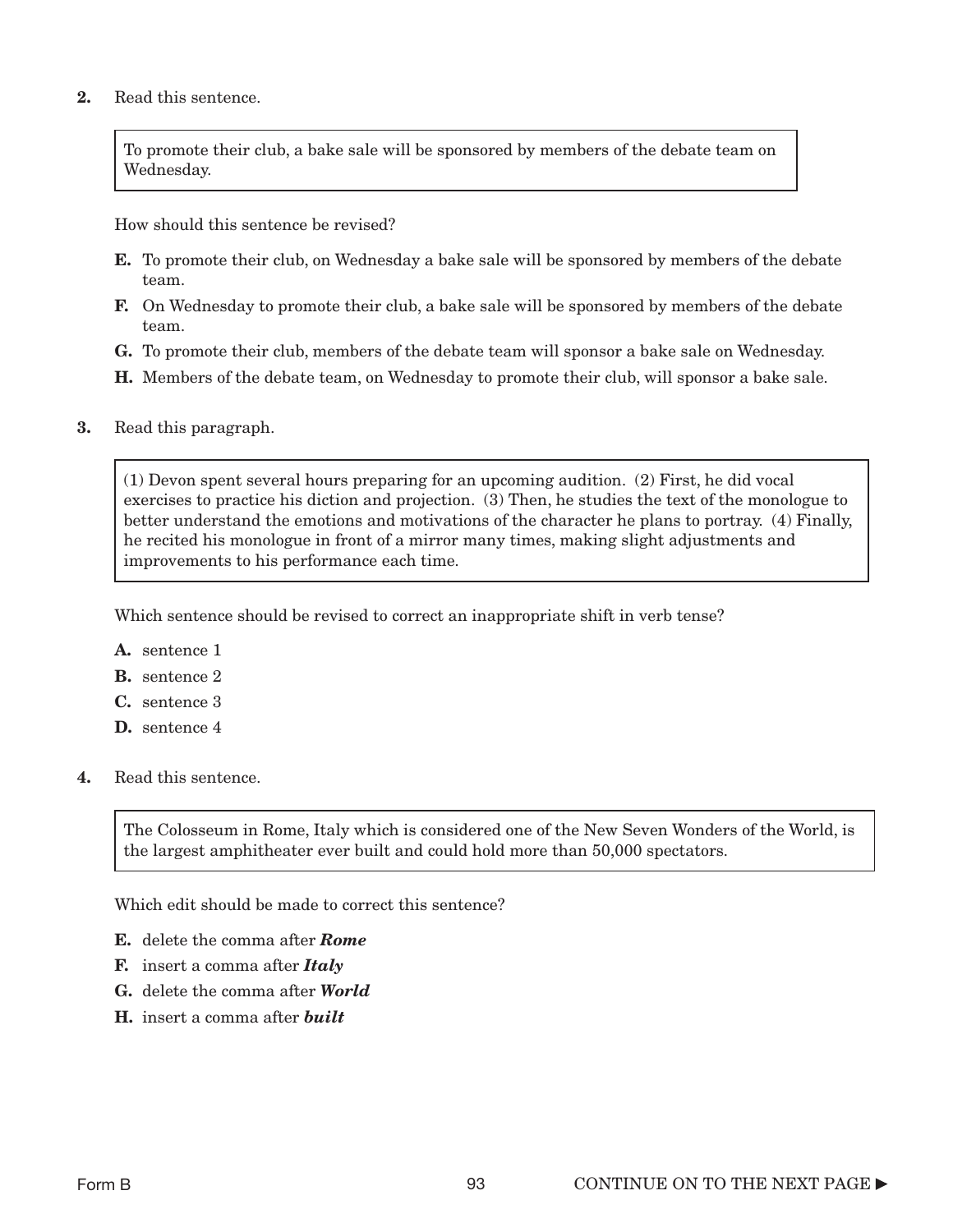### 5. Read this sentence.

The engineers tried some other things in the hope of finding a more effective insulation for the compartment.

What is the most precise revision for the words *The engineers tried some other things*?

- A. The engineers did experiments with several new materials
- B. The engineers tested foam and fiberglass
- C. The engineers did tests with two new materials
- D. The engineers worked with foam and fiberglass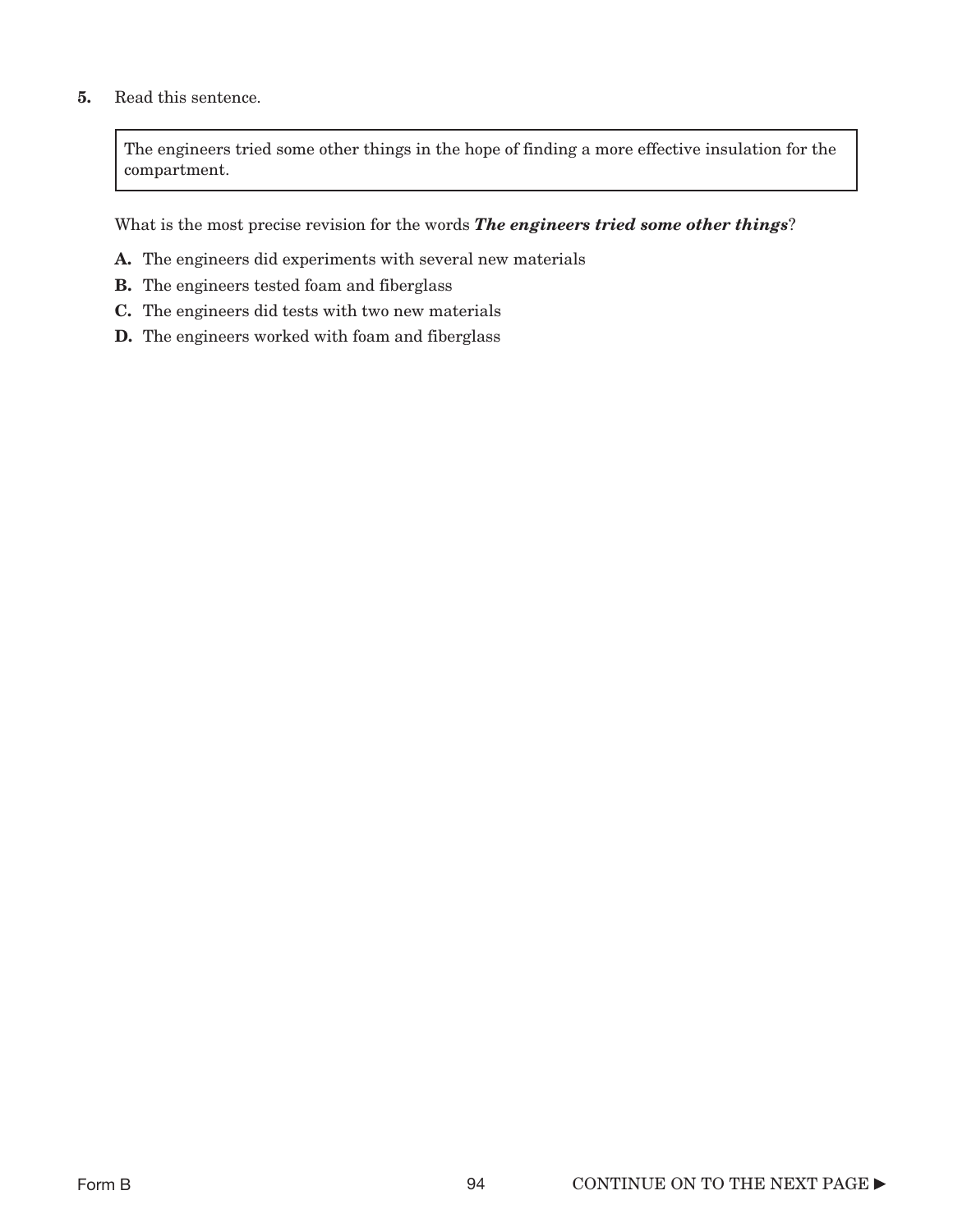### **REVISING/EDITING Part B**

**DIRECTIONS:** Read the passage below and answer the questions following it. You will be asked to improve the writing quality of the passage and to correct errors so that the passage follows the conventions of standard written English. You may reread the passage if you need to. Mark the best answer for each question.

### The Local Library

(1) According to a 2015 survey, more than two-thirds of Americans own a smartphone, which means that obtaining information or communicating with people is easier than ever before. (2) With the swipe of a finger or the tap of an icon, people have instant access to articles, blogs, news, and social networking websites. (3) Even with all these immediate sources, one of the best resources also happens to be one of the oldest. (4) The public library is a great place for people to get information.

(5) The public library serves a truly critical role in promoting community. (6) There has been an explosion of digital media in recent years. (7) This now allows people in different places to communicate almost instantaneously. (8) And yet many people complain of feeling more isolated and alone than ever before. (9) The library stands in a unique position to help community members meet this universal need for human connection and companionship.

(10) Furthermore, libraries offer free assistance, training programs, and Internet access to all people. (11) A student who does not have a computer at home can research and type a paper for school. (12) An unemployed adult without access to the Internet can make use of library resources to find job opportunities. (13) A library's selection of materials, known as its collection, can include classic novels, reference books, magazines, periodicals, CDs, and DVDs. (14) The stuff that is found at the library can help people get a lot done.

(15) Public libraries also offer a variety of resources to community members. (16) One important resource is the local librarian, who does far more than check out books and collect fines. (17) Other library resources include free or low-cost tutoring and training programs. (18) Additionally, lectures, book groups, and town meetings promote critical thinking and community engagement. (19) A typical librarian holds a master's degree and can help library patrons navigate through the flood of information available in print or on the Internet.

(20) The hallmark of a public library is that its materials and services are accessible to all. (21) The library connects people to a network of information and resources and is an important part of a community.

- 6. Which sentence should replace sentence 4 to best introduce the main claim of the passage?
	- **E.** The public library is a valuable resource that all members of a community should use.
	- F. Going to the public library to gather information can be a valuable learning experience.
	- G. The resources available at a public library are most useful for students.
	- H. A public library offers many services to those who are interested in improving their communities.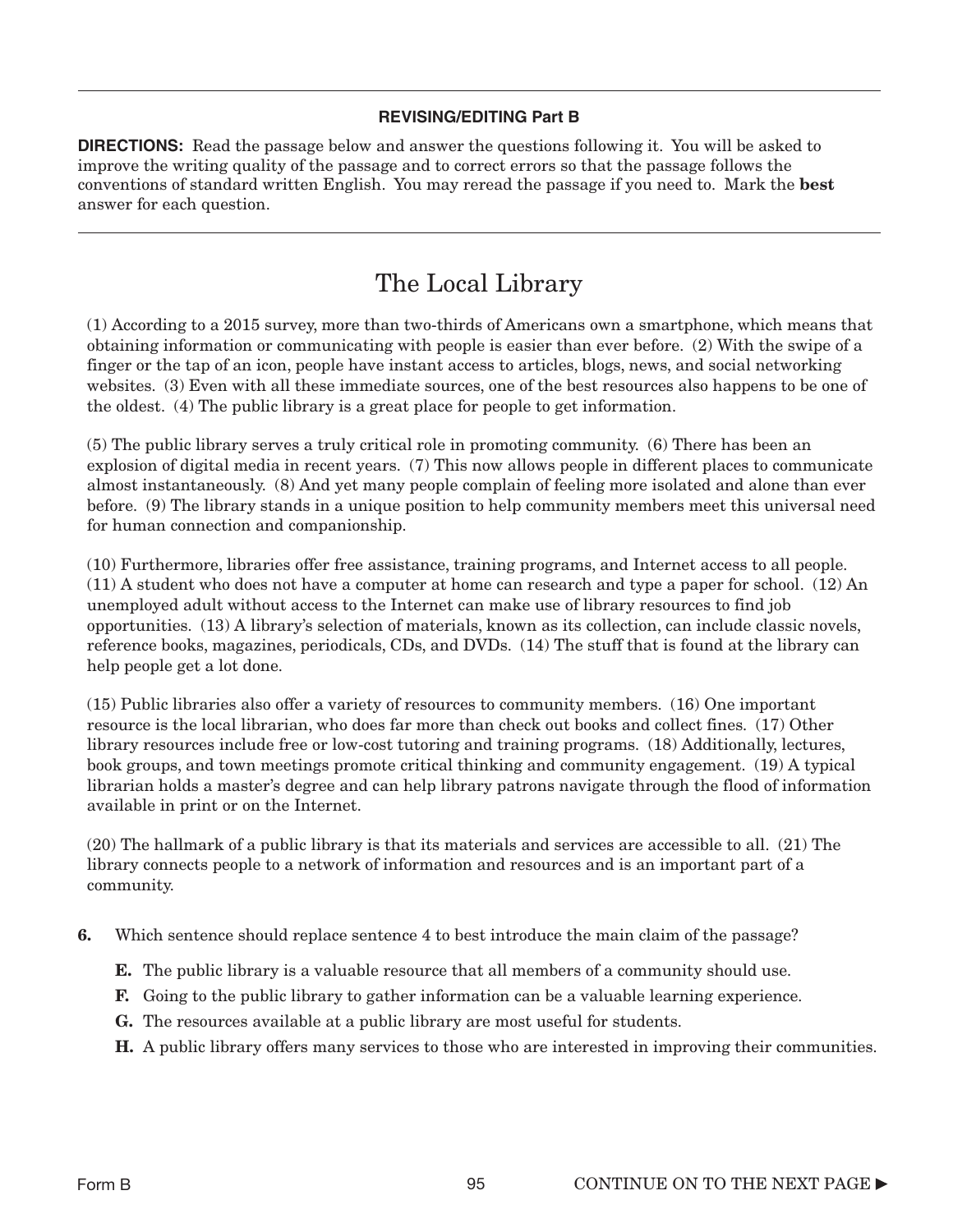- 7. What is the best way to combine sentences 6 and 7 to clarify the relationship between ideas?
	- A. There has been an explosion of digital media in recent years, since people in different places can now communicate almost instantaneously.
	- B. There has been an explosion of digital media in recent years, although it now allows people in different places to communicate almost instantaneously.
	- C. In addition to the explosion of digital media in recent years, people in different places can communicate almost instantaneously.
	- D. With the explosion of digital media in recent years, people in different places can now communicate almost instantaneously.
- 8. Which sentence can best follow and support sentence 9?
	- **E.** Libraries, which have been around for centuries and are found throughout the world today, help preserve the history of a community.
	- F. The public library is often used as a place for community leaders and organizers to host community events, such as hearings or town halls.
	- G. Libraries rely on a combination of local, state, and federal dollars to provide the kinds of services and programs that community members have come to expect.
	- H. At a public library, people can interact with others through a variety of programs, including teen book clubs, toddler story times, and senior-citizen exercise classes.
- 9. Which transition word or phrase should be added to the beginning of sentence 12?
	- A. For example
	- B. Similarly
	- C. Indeed
	- D. As a result
- 10. Which revision of sentence 14 best maintains the formal style established in the passage?
	- E. The resources available at the library can help people accomplish many tasks.
	- F. All the materials you can get at the library can help you do many different tasks.
	- G. Everything in the library can help people work on a lot of different things.
	- H. The resources you can find at the library can help you do whatever you need to do.
- 11. Where should sentence 19 be moved to improve the organization of the fourth paragraph (sentences 15–19)?
	- A. to the beginning of the paragraph (before sentence 15)
	- B. between sentences 15 and 16
	- C. between sentences 16 and 17
	- D. between sentences 17 and 18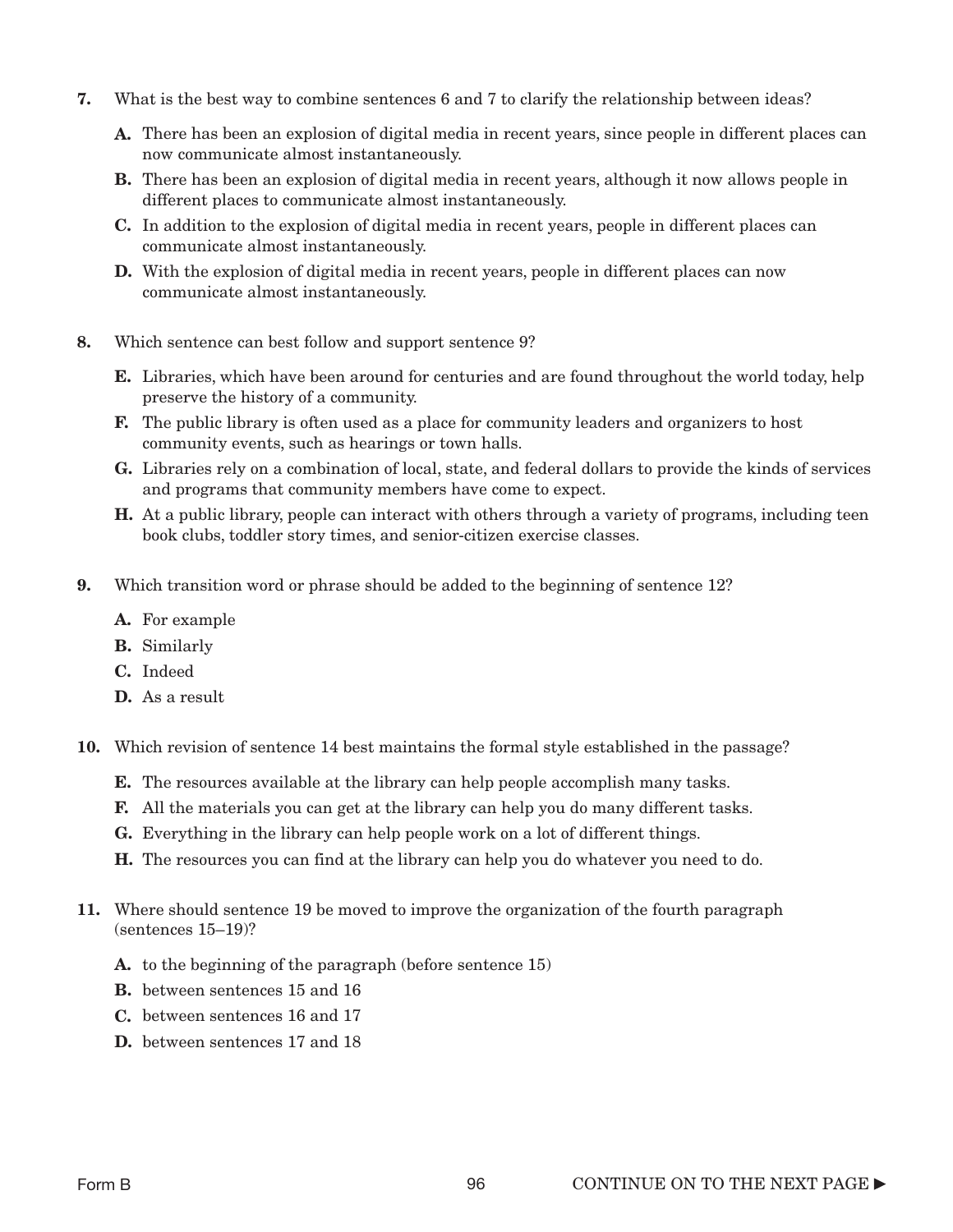- 12. Which sentence is irrelevant to the argument presented in the passage and should be deleted?
	- E. sentence 3
	- F. sentence 11
	- G. sentence 13
	- H. sentence 20
- 13. Which concluding sentence should be added after sentence 21 to support the argument presented in the passage?
	- A. Finally, patrons of the public library can grow in both their interpersonal life and their level of community engagement.
	- B. Clearly, it is in the best interest of community members to maintain, support, and use their public library.
	- C. After all, the public library has been a part of American communities since the first one was founded in 1833.
	- D. In the end, community leaders must work together to find ways to generate more involvement in public library events.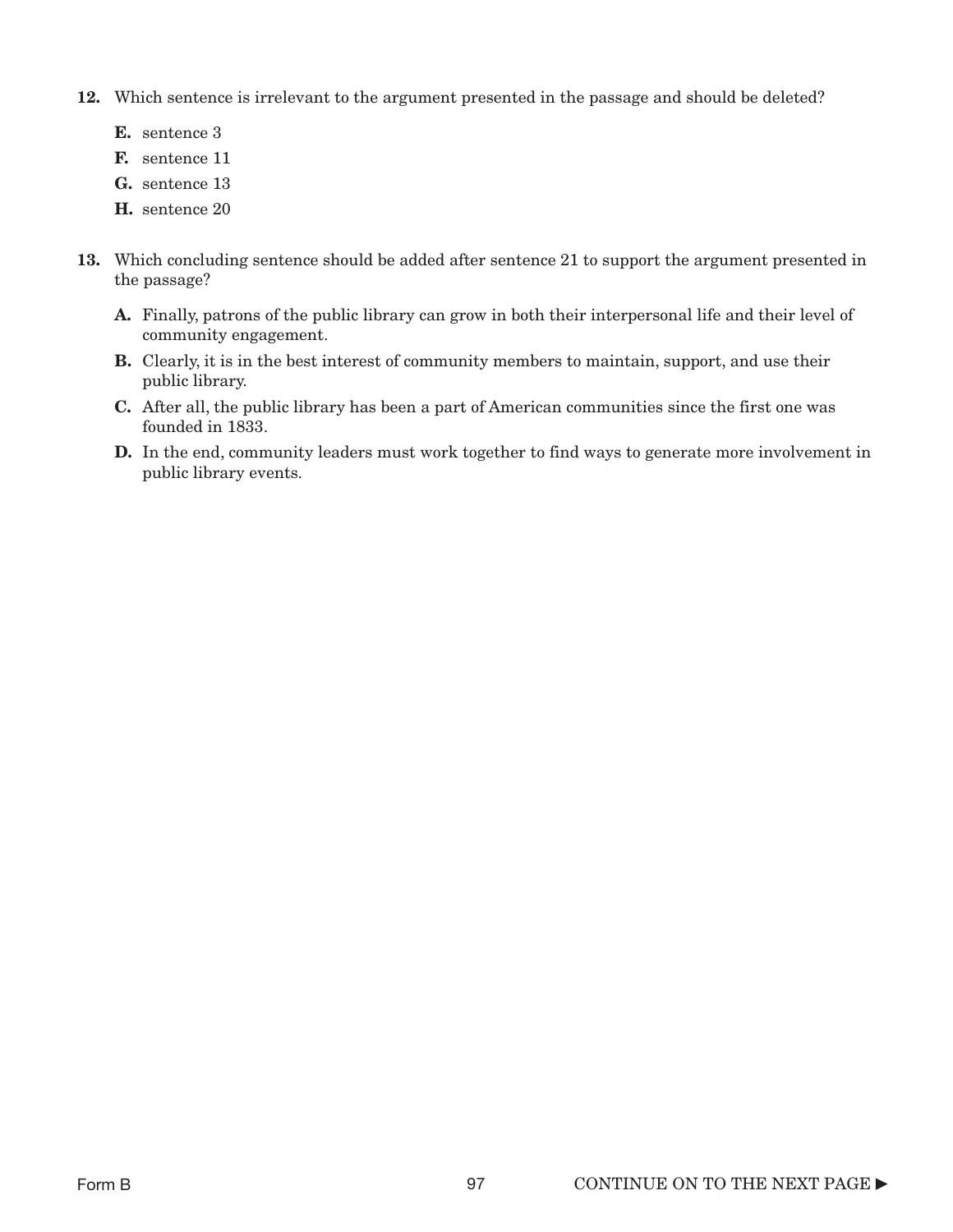### Moving Through Mountains

(1) An age-old proverb says that necessity is the mother of invention. (2) Centuries of human ingenuity in the face of obstacles prove this to be true. (3) For many years the Swiss Alps, a mountain range spanning southern Switzerland and northern Italy, were such an obstacle. (4) Roads and railways had to navigate around the mountains or through winding tunnels inside the mountains. (5) Transportation of people and goods was difficult and time consuming. (6) In 2016 these burdens were eased with the completion of the Gotthard Base Tunnel.

(7) Construction of the high-speed railway tunnel began in 1996. (8) The tunnel was created through the use of tunnel-boring machines, which are giant drills with a rotating head. (9) Each of the tunnel-boring machines used during the construction of the tunnel was about the length of four football fields arranged end-to-end. (10) During the seventeen-year construction period, 28 million tons of rock were removed, enough to rebuild the Great Pyramid at Giza five times. (11) This massive construction project is reported to have cost \$12 billion. (12) After that, 4 million cubic meters of concrete, or enough concrete to build eighty-four Empire State Buildings, were used to construct and support the tunnel.

(13) By 2020 the high-speed railway will carry more than 250 freight trains and fifty-five passenger trains a day, with most traveling at speeds of around 100 to 125 miles an hour. (14) It will be faster for people to travel between northern and southern Europe. (15) The travel time between the European cities of Zurich, Switzerland, and Milan, Italy, will be reduced by an hour. (16) Many European leaders compare the Gotthard Base Tunnel to the Channel Tunnel, a 33-mile underwater tunnel that connects the United Kingdom and France. (17) While there is no roadway in the Channel Tunnel, people can drive their cars onto special trains that will carry vehicles through to the other side.

(18) The Gotthard Base Tunnel project was successful, so now there is renewed interest in solving other problems associated with traveling to and from certain places. (19) Just as traffic congestion in major cities led to the construction of underground local transportation, natural formations, such as mountain ranges, have also sent people underground for faster, easier, and cheaper methods of transportation across larger areas.

- 14. What is the best way to combine sentences 4 and 5 to clarify the relationship between ideas?
	- E. Roads and railways had to navigate around the mountains or through winding tunnels inside the mountains, making the transportation of people and goods difficult and time consuming.
	- F. Even though roads and railways had to navigate around the mountains or through winding tunnels inside the mountains, the transportation of people and goods was difficult and time consuming.
	- G. Roads and railways had to navigate around the mountains or through winding tunnels inside the mountains, emphasizing that the transportation of people and goods was difficult and time consuming.
	- H. Roads and railways had to navigate around the mountains or through winding tunnels inside the mountains, since the transportation of people and goods was difficult and time consuming.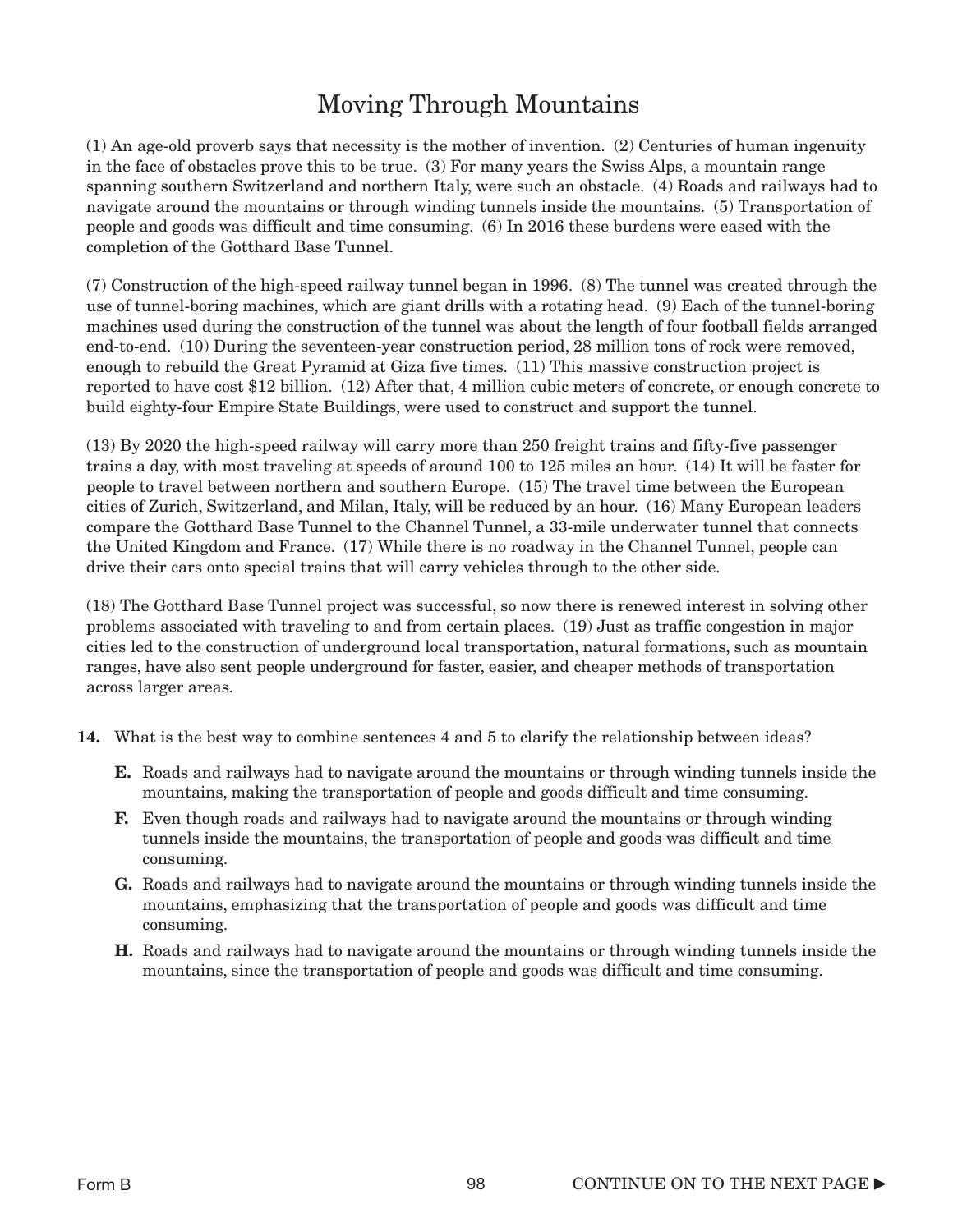- 15. Which sentence should follow sentence 6 to most clearly introduce the topic of the passage?
	- A. The Gotthard Base Tunnel was approved by Swiss voters in 1992 and was funded by tolls, fuel taxes, and government loans.
	- B. Leaders from several European countries attended the opening ceremonies for the Gotthard Base Tunnel.
	- C. The Gotthard Base Tunnel is the world's longest and deepest railway tunnel, stretching 35.5 miles straight through the base of the Swiss Alps.
	- **D.** The construction of the Gotthard Base Tunnel continues to help reduce the number of freight trucks on the roadways.
- 16. Which sentence could be added to follow and support sentence 8?
	- E. The tunnel-boring machine is helpful to tunnel builders in the modern era and has been an improvement over dynamite.
	- F. These enormous tunnel-boring machines function somewhat like a cheese grater, grinding slowly through rock and stone.
	- G. Engineers had considered making a tunnel under the mountains for many years, but it was impossible to do without modern tunnel-boring machines.
	- H. Different types of tunnel-boring machines are used depending on the geology of the area where the tunnel is being created.
- 17. Where should sentence 12 be moved to improve the organization of the second paragraph (sentences 7–12)?
	- A. to the beginning of the paragraph (before sentence 7)
	- B. between sentences 7 and 8
	- C. between sentences 9 and 10
	- D. between sentences 10 and 11
- 18. Which transition word or phrase should be added to the beginning of sentence 15?
	- E. Even so
	- F. Additionally
	- G. For example
	- H. Therefore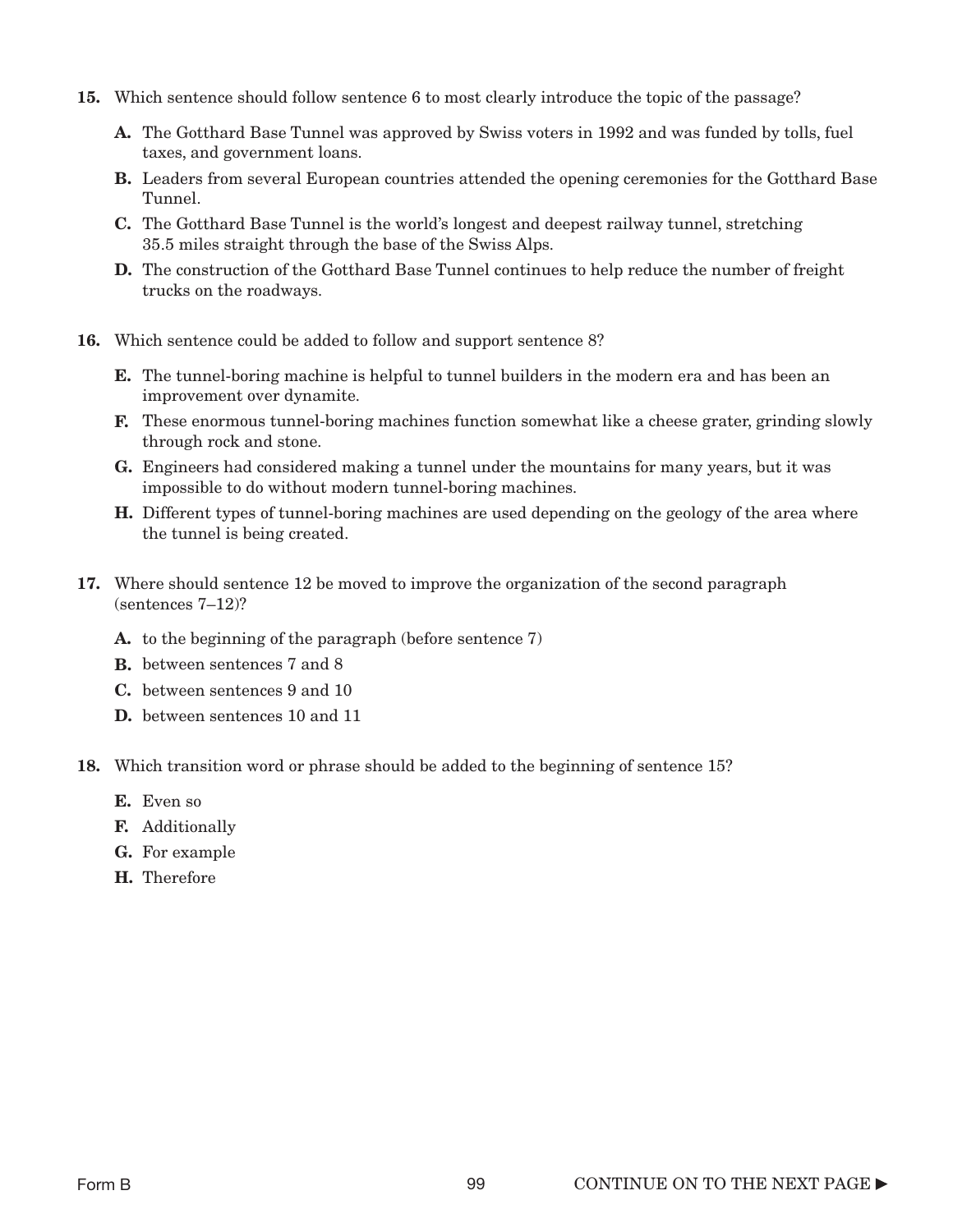- 19. Which sentence is irrelevant to the topic presented in the passage and should be removed?
	- A. sentence 3
	- B. sentence 11
	- C. sentence 13
	- D. sentence 17
- 20. Which concluding sentence should be added after sentence 19 to support the topic presented in the passage?
	- E. There is proof that underground tunnels like the Gotthard Base Tunnel are beneficial to the economy of the surrounding areas.
	- F. The Gotthard Base Tunnel is an extraordinary example of how human ingenuity and persistence can overcome great obstacles.
	- G. The completion of the Gotthard Base Tunnel shows that people can work together to achieve important goals.
	- H. The Swiss government is confident that the economic impact of the Gotthard Base Tunnel will be worth its construction cost.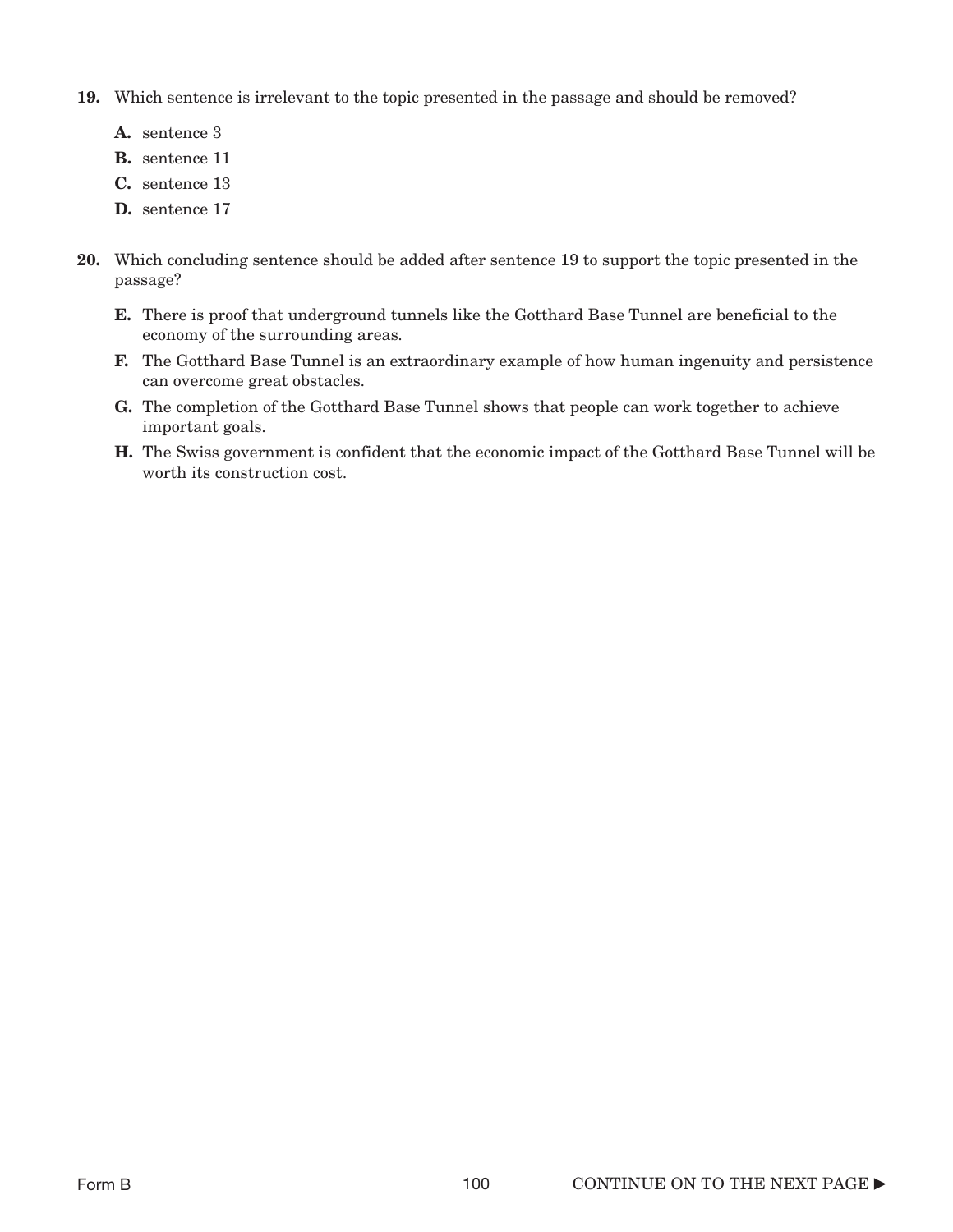## **READING COMPREHENSION**

### QUESTIONS 21–57

**DIRECTIONS:** Read the passage below and answer the questions following it. Base your answers **on** information contained only in the passage. You may reread a passage if you need to. Mark the best answer for each question.

On Monday evening, September 26, 1960, seventy million Americans turned on their TV sets to view the first televised political debate in a campaign for the presidency of

- the United States. As of that date, it was by 5 far the largest number ever to witness a political discussion. The novelty of the event drew even those with little or no interest in politics.
- The candidates, Republican Vice President 10 Richard M. Nixon and Democratic Senator John F. Kennedy, had agreed to face each other and the nation in four one-hour sessions that the press dubbed the "Great
- Debates." Many expected Vice President 15 Nixon to win the debates easily. He was ahead in the newspaper polls, he was an experienced public speaker, and he had served as vice president for nearly
- eight years. Senator Kennedy was less well-20 known and, at forty-three, was the youngest man ever to run for president. Throughout the presidential race, his opponents criticized him for his relative youth and inexperience.
- By mutual agreement, the first session was 25 limited to domestic issues within the United States. Each candidate was given eight minutes to make his opening remarks. During the remainder of the hour, the
- candidates took turns responding to 30 questions posed by selected reporters. Both Kennedy and Nixon dealt with the issues calmly and carefully. Viewers who expected to see a free-for-all were disappointed. The way
- the two men appeared on the television 35 screen, however, may have been as important as what they said. Kennedy looked at the

camera while answering questions, appearing to speak directly to his viewers and give

- them straight answers. Nixon was recovering 40 from a severe bout of influenza, and he appeared tense and tired. He looked at the reporters who asked the questions instead of at the camera, giving some viewers the
- impression that he avoided eye contact with 45 his audience and thus suggesting that he was not trustworthy. Most commentators agreed that Kennedy gained from the encounter: many viewers who had previously thought he
- lacked the maturity necessary to be president were won over by his charm, poise, and confident manner. 50

While far fewer people watched the three later sessions, much discussion ensued

- regarding the influence of the Great Debates on the outcome of the 1960 presidential election. Some feared that the better TV performer was bound to come across as being the better candidate. "Is this a good way to 55
- judge a person's ability to serve as president of the United States?" they asked. 60

Kennedy ultimately won the election, but it was by the narrowest popular vote margin in more than eighty years. Some observers

concluded that, had the Great Debates been 65broadcast on radio and not on television, Nixon would have won.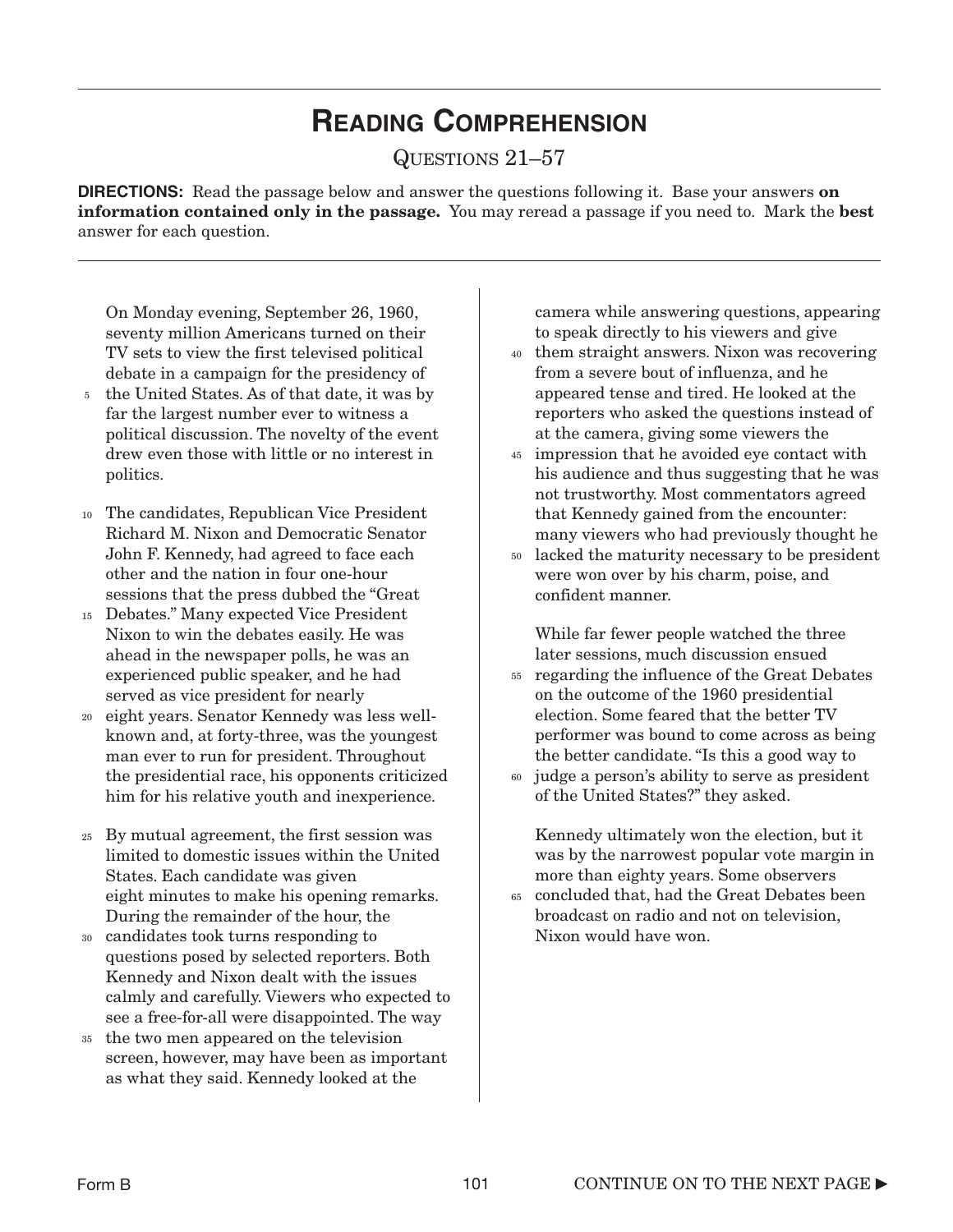- 21. Which of the following best tells what this passage is about?
	- A. the reasons Nixon was expected to defeat Kennedy in the 1960 election
	- B. the discussion of domestic issues in the 1960 presidential debates
	- C. the events related to the first televised presidential debate
	- **D.** the qualifications of Nixon and Kennedy for the role of president
- 22. Which of the following would have been the most likely result if the candidates had not debated on television in 1960?
	- E. Kennedy would have won the election anyway.
	- F. Nixon would have had a better chance of winning the election.
	- G. The election results would have been much closer.
	- H. The debates would not have become a tradition.
- 23. Which of the following did critics in 1960 think could be an undesirable consequence of televised presidential debates?
	- A. Candidates who are less well-known would have to debate experienced politicians.
	- **B.** Candidates might have difficulty overcoming the pressure of being on live television.
	- C. Candidates would be evaluated based on their performance rather than their positions.
	- D. Candidates would need to participate in multiple televised debates to fully cover important issues.
- 24. How did Kennedy benefit from the debates?
	- E. He was able to prove that he knew more about domestic issues than Nixon did.
	- F. He was able to display favorable personal characteristics despite his inexperience.
	- G. He was able to show that he had a more positive relationship with reporters than Nixon did.
	- H. He was able to persuade viewers to agree with his positions on domestic issues.
- 25. What evidence does the author provide to support the last sentence of the passage?
	- A. Kennedy and Nixon drew much smaller audiences for their later debates.
	- B. Kennedy and Nixon responded to questions calmly and carefully.
	- C. Nixon participated in the debate despite having been recently ill.
	- D. Nixon was more experienced and wellknown than Kennedy.
- 26. Why did people who were not normally interested in politics tune in to the first of the Great Debates?
	- E. Vice President Nixon was a popular politician.
	- F. Television had never before been used in this way.
	- G. They had heard that Kennedy was young and charismatic.
	- H. They wanted to see whether the newspaper polls were correct.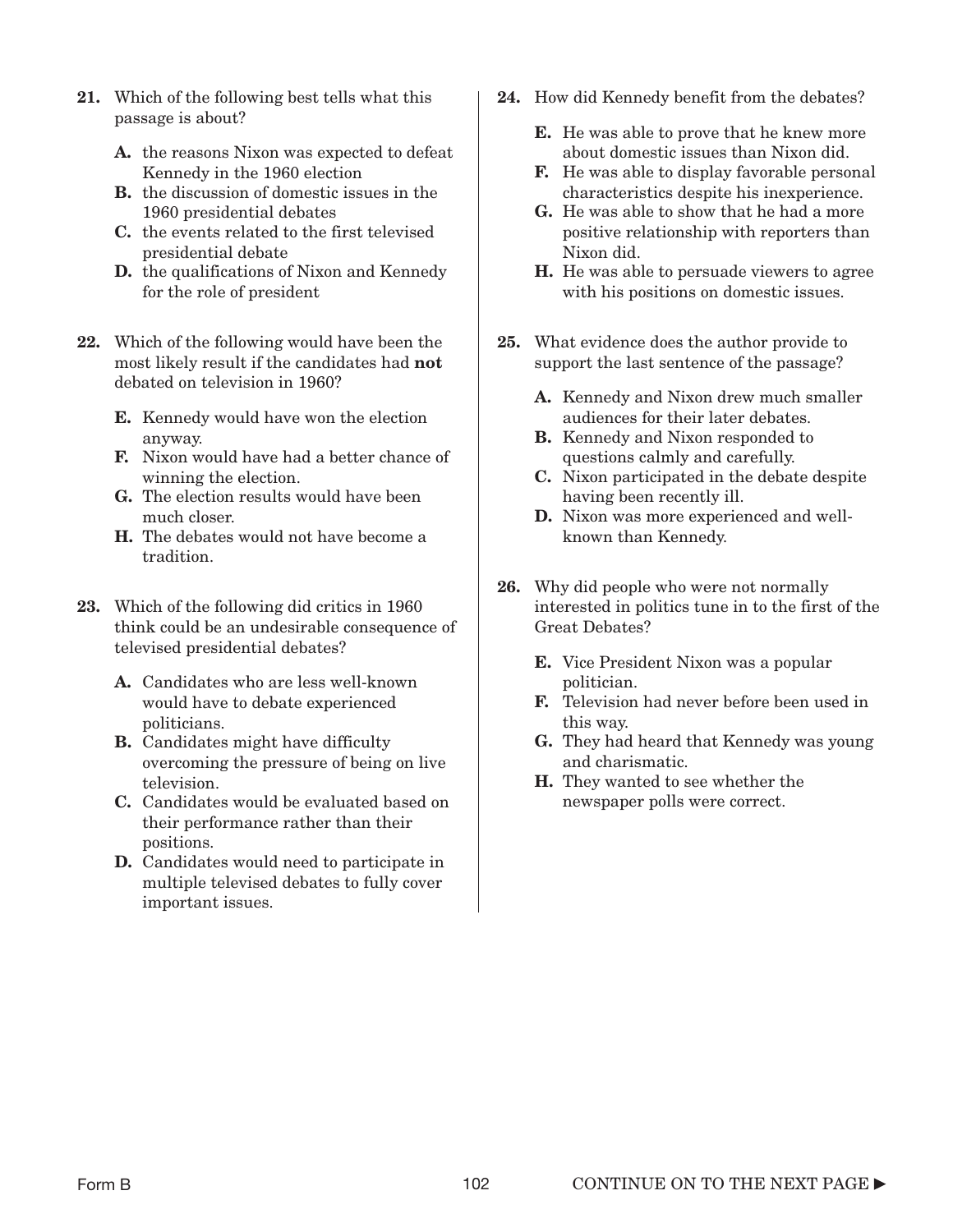If you have ever watched someone fall on the ice, you've seen slipperiness at work. But have you wondered what makes ice slippery, or why skates or skis glide across ice so

- easily? The answer might seem obvious: ice is smooth. Yet smoothness in itself does not explain slipperiness. Imagine, for example, skating on a smooth surface of glass or sheet metal. 5
- Surprisingly, scientists do not fully 10 understand why ice is slippery. Past explanations of slipperiness have focused on friction and pressure. According to the friction theory, a skate blade rubs across the
- ice, causing friction. The friction produces 15 heat, melting the ice and creating a slippery, microscopically thin layer of water for the skate to glide on. The friction theory, however, cannot explain why ice is slippery even when
- someone stands completely motionless, creating no friction. 20

The pressure theory claims that pressure from a skate blade melts the ice surface, creating a slippery layer of water. The water

- refreezes when the pressure is lifted. Science textbooks typically cite this explanation, but many scientists disagree, claiming that the pressure effect is not great enough to melt the ice. Nor can the pressure theory explain 25
- why someone wearing flat-bottomed shoes— 30 which have a greater surface area than skate blades and thus exert less pressure per square inch—can glide across the ice or even go sprawling.
- During the 1990s, another theory found 35 acceptance: the thin top layer of ice is liquid,

or liquid-like, regardless of friction or pressure. This notion was first proposed more than 150 years ago by physicist Michael

- Faraday. Faraday's simple experiment 40 illustrates this property: two ice cubes held against each other will fuse together. This happens, Faraday explained, because liquid on the cubes' surfaces freezes solid when the
- surfaces make contact. 45

Faraday's hypothesis was overlooked, in part because scientists did not have the means to detect molecular structures. However, technological advances during recent decades

- have allowed scientists to measure the thin layer on the surface of ice. For example, in 1996, a chemist at Lawrence Berkeley Laboratory shot electrons at an ice surface and recorded how they rebounded. The data 50
- suggested that the ice surface remained liquid-like, even at temperatures far below freezing. Scientists speculate that water molecules on the ice surface are always in motion because there is nothing above them 55
- to hold them in place. The vibration creates a slippery layer of molecules. According to this interpretation of the Lawrence Berkeley Laboratory experiments, the molecules move only up and down; if they also moved side to 60
- side, they would constitute a true liquid. 65 Thus it could be said that people are skating on wildly vibrating molecules!

The phenomenon of a slippery, liquid-like surface is not limited to ice, although ice is the most common example. Lead crystals and 70even diamond crystals, which are made of carbon, also show this property under certain temperature and pressure conditions.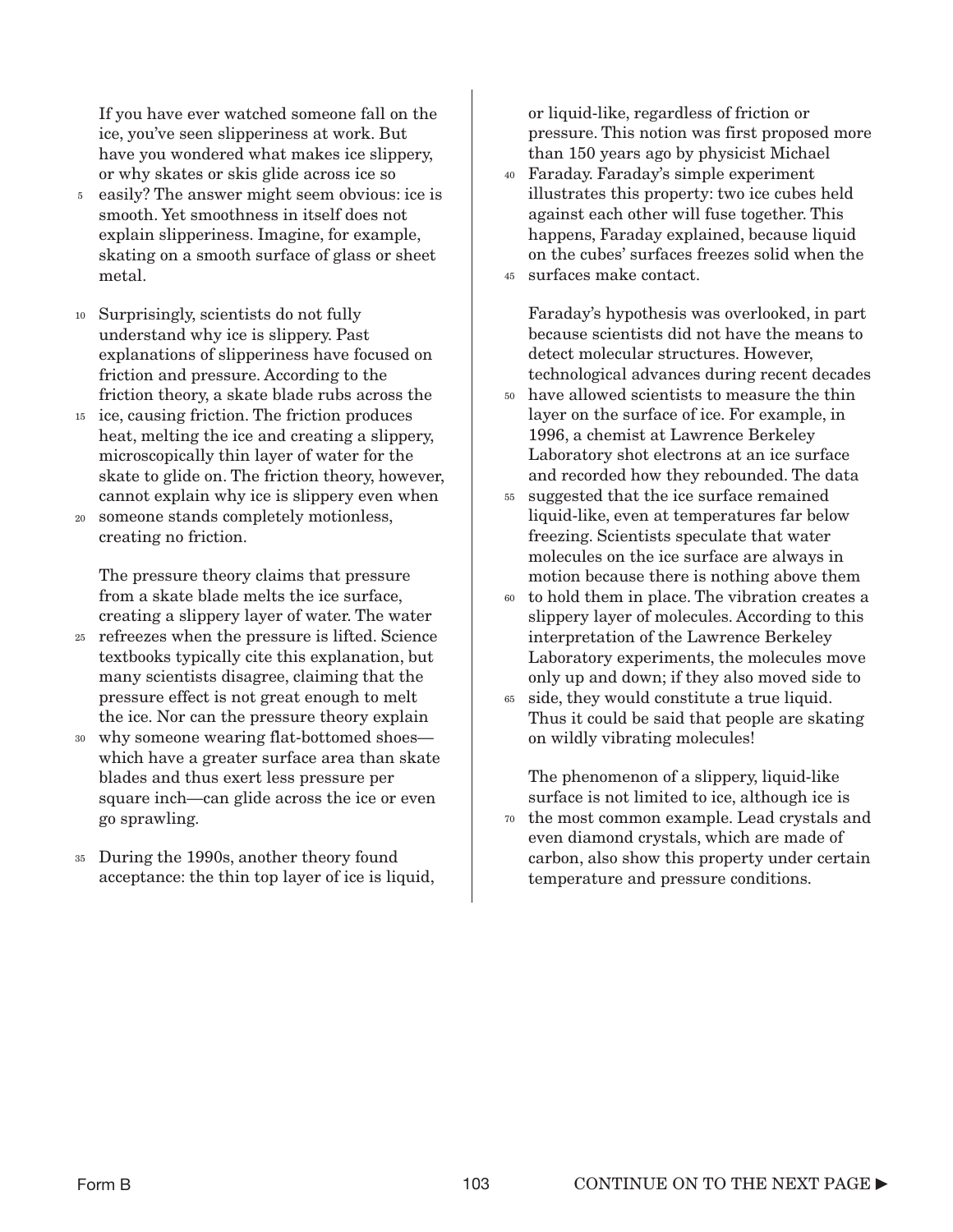- 27. Which of the following best tells what this passage is about?
	- A. the circumstances that allow ice to melt
	- B. the theories behind what makes ice slippery
	- C. the discoveries of Michael Faraday
	- D. the processes of freezing and melting
- 28. What is the most likely reason that the author mentions lead and diamond crystals in the last paragraph?
	- E. to point out that solids other than ice have slippery surfaces
	- F. to suggest that ice, lead, and diamonds are composed of the same materials
	- G. to cast doubt on Faraday's theory of slipperiness
	- H. to illustrate the effects of temperature and pressure on slipperiness
- 29. According to Faraday, why do two ice cubes fuse when held together?
	- A. Friction causes the surfaces of the ice to melt and refreeze.
	- **B.** The applied pressure forces the surfaces of the cubes to stick to each other.
	- C. Liquid layers on the surfaces freeze together when the surfaces make contact.
	- D. The liquid layers on the surfaces of the ice are perfectly smooth.
- 30. What is the most likely reason that the author mentions the 1996 experiment at Lawrence Berkeley Laboratory?
	- E. to provide evidence about the surface of ice
	- F. to illustrate that studying ice molecules is difficult
	- G. to show how experiments on ice are inconclusive
	- H. to explain why ice cubes freeze together
- 31. According to researchers at the Lawrence Berkeley Laboratory, why is the surface of ice liquid-like rather than a true liquid?
	- A. because electrons rebound from the ice surface
	- B. because the ice surface molecules vibrate only up and down
	- C. because the ice surface is a different temperature
	- D. because the ice surface is under pressure
- 32. According to the passage, which of the following undermines the friction theory of slipperiness?
	- E. a person wearing flat-bottomed shoes gliding across an icy surface
	- F. two ice cubes fusing together
	- G. electrons bouncing off the surface of ice
	- **H.** a person sliding while standing immobile on an icy surface
- 33. The author includes details about the pressure theory in the third paragraph in order to
	- A. highlight that there are different ideas regarding this theory about the slipperiness of ice.
	- **B.** describe the most recently accepted theory for the slipperiness of ice.
	- C. emphasize that this theory has been tested by scientists who study the slipperiness of ice.
	- **D.** show that there is scientific support for a plausible theory about the slipperiness of ice.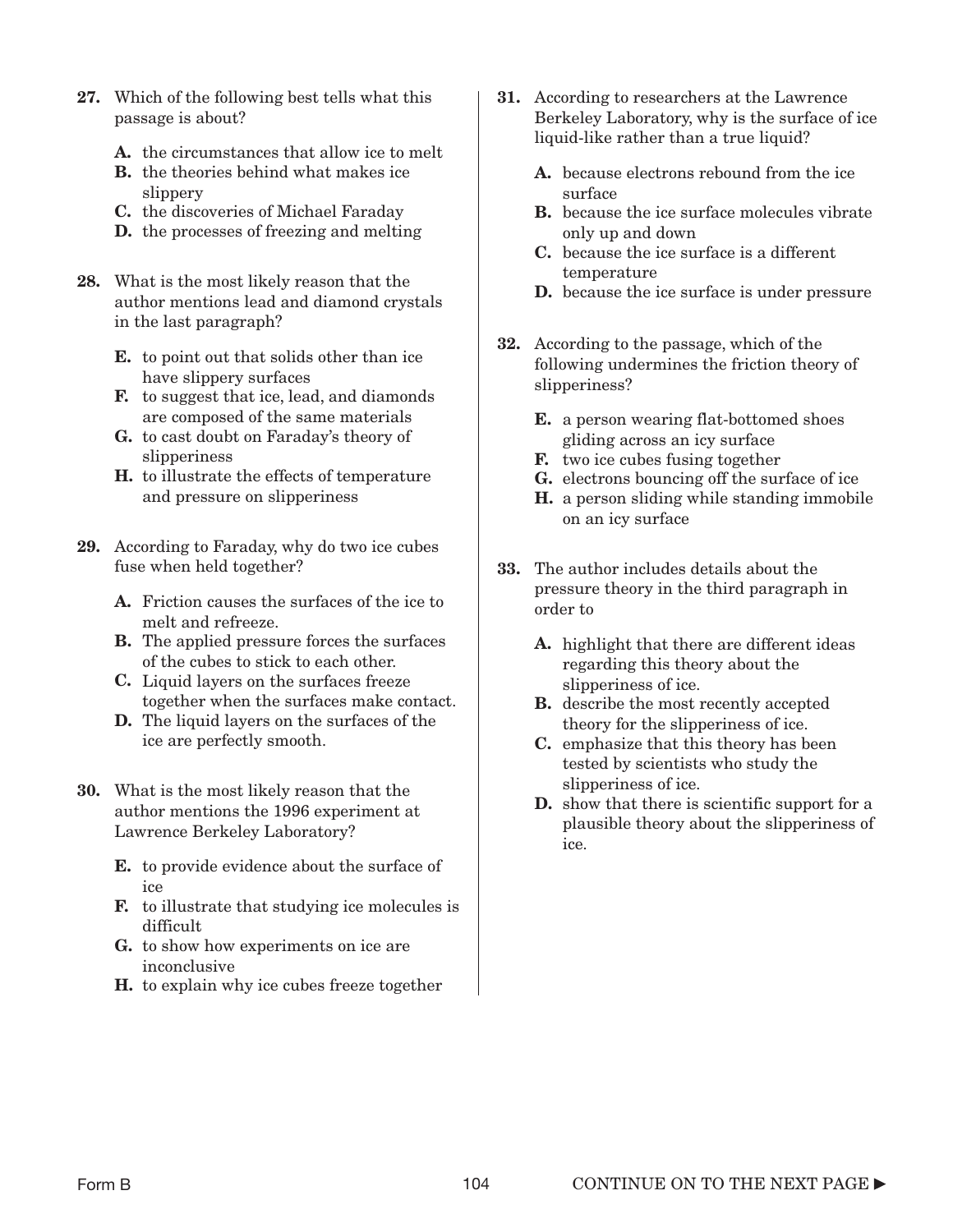One of the books that has done the most to alert the world to the dangers of environmental degradation was George Perkins Marsh's *Man and Nature*. Its

- message—that Western society was in the process of causing irreparable harm to the environment—greatly influenced ecologists during the beginning of the modern environmentalist movement in the 1960s. 5
- Marsh was not, however, part of this movement. Surprisingly, *Man and Nature* was first published in 1864. 10

Marsh first observed the environmentally destructive effects of human activities while

- growing up in Vermont in the early 15 nineteenth century. The heavy demand for firewood had depleted the forests, and extensive sheep grazing had stripped the land. The result was flooding and soil erosion.
- Furthermore, streams were fouled by wastes 20 dumped from numerous mills and dye houses.

Much later in his life, after careers in law, business, farming, and politics, Marsh served

- as ambassador to Italy. There he noticed land abuse similar to what he had seen in Vermont. Overgrazing and forest mismanagement had rendered desolate areas that had been productive farmland since the 25
- days of the Roman Empire. Marsh attributed 30 this to what he called "man's ignorant disregard for the laws of nature."

In Italy, Marsh began to organize his observations and theories. He wrote in a way

- intended to educate readers about the impact 35 of industrial and agricultural practices on the environment. In *Man and Nature*, he evaluated the important relationships between animals and plants, discussed
- forestry practices in great detail, and 40 analyzed the ways natural water supplies are affected by human use.

*Man and Nature* challenged the popular belief that nature could heal any damage

45 that people inflict upon it. Marsh argued that

people may use and enjoy, but not destroy, the riches of the earth.

Furthermore, he asserted that everything in nature is significant and that even the tiniest

- 50 organism affects the fragile environmental balance. His belief that drastic alteration of this balance would be dangerous is now accepted as a fundamental principle of modern environmental science.
- Although he pointed out environmental 55 damage caused by irresponsible human activities, Marsh did not oppose every human alteration to the environment. To him, the goal was proper management, not a return to
- wilderness conditions. People should consider 60 the consequences of their actions, he wrote, and become "co-worker[s] with nature." Marsh praised the Suez Canal, the humanmade waterway between the Mediterranean
- Sea and the Gulf of Aden, as "the greatest and most truly cosmopolite physical improvement ever undertaken by man." He believed that the advantages of the canal improved transportation and commerce— 65
- would outweigh any environmental damage. 70 Yet he also warned of possible unintended consequences, such as destructive plants and animals spreading from one body of water to the other.
- Marsh was considered a radical thinker 75 during his lifetime. By the late nineteenth century, however, his writings, along with those of John Muir, Henry David Thoreau, and others, had inspired what became known
- as the conservation movement. The conservationists of that time sought to educate the public that wilderness areas were worth preserving, and they were responsible for creating the National Park 80

Service and the National Forest Service. 85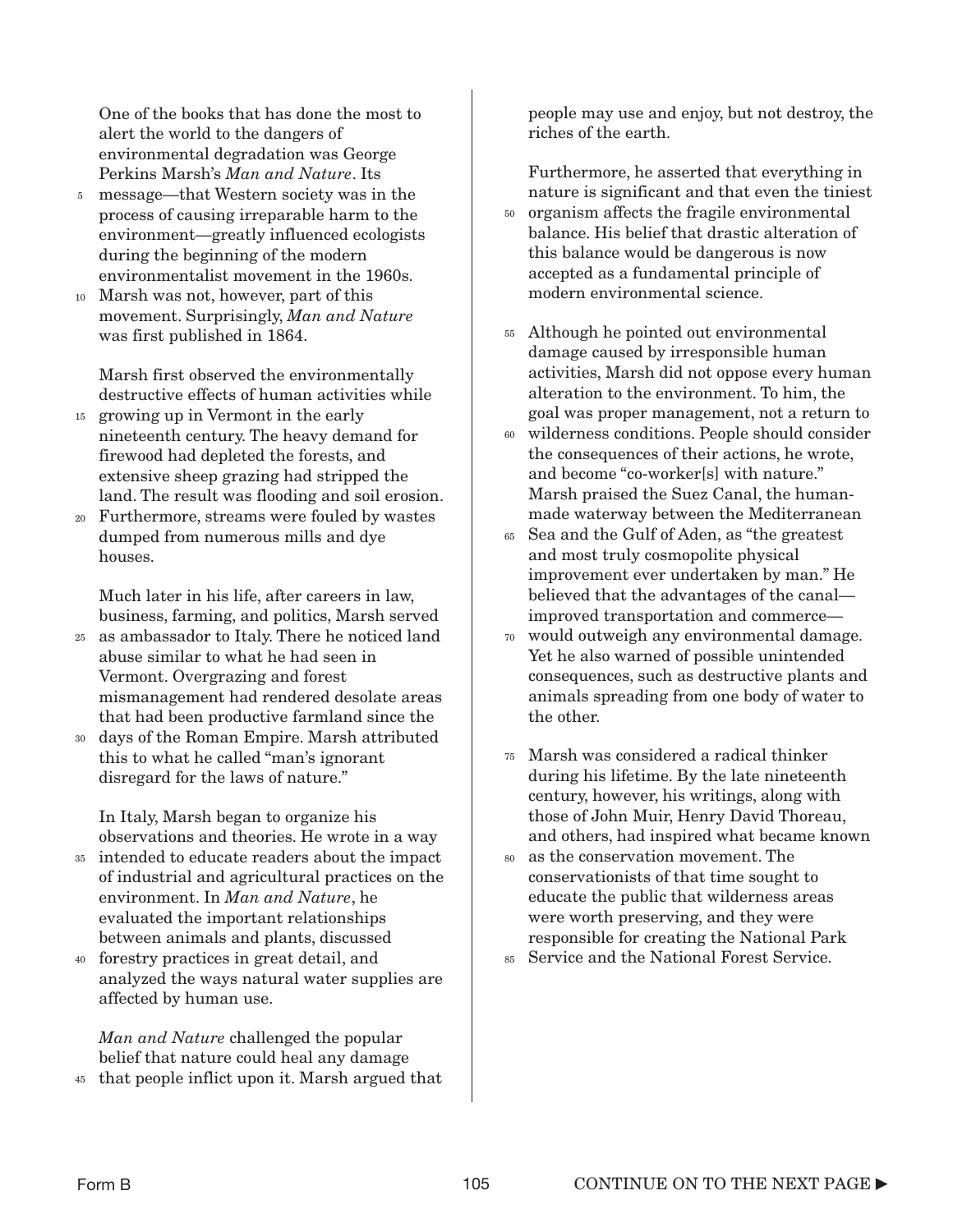- 34. Which statement best describes the central idea of the passage?
	- E. Marsh's experience growing up on a farm allowed him to witness firsthand how human demands on nature can lead to problems, and as an adult he wrote one of the first books about conservation.
	- F. Marsh challenged the notion that nature could repair the damage people cause to it, but he also supported human-made modifications to nature that improve transportation and commerce.
	- G. Marsh's ideas about the environment were considered radical in his lifetime, but they later gained popularity during the environmental movement in the twentieth century.
	- H. Marsh was a radical thinker who believed that people's actions could dramatically affect nature, and his writings are considered foundational to the conservation movement.
- 35. Marsh believed that the people of his time caused harm to the environment mostly because
	- A. they assumed future generations would solve any environmental problems.
	- **B.** they thought industrial progress was more important than protecting nature.
	- C. they were unwilling to change farming and waste-disposal practices.
	- D. they lacked knowledge of nature and natural processes.
- 36. What is the most likely reason the author uses the word "surprisingly" in line 11?
	- E. to argue that Marsh's ideas are more applicable in the present than they were during his lifetime
	- F. to show that Marsh introduced ideas a century before they became widely accepted
	- G. to emphasize that Marsh was unaware that his ideas would help begin a conservation movement
	- H. to prove that there would be fewer issues with the environment today if people had accepted Marsh's ideas earlier
- 37. Which evidence supports the idea that Marsh's theories about nature were accurate?
	- A. the details about Marsh's observations of environmental degradation
	- B. the details about how Marsh's writing inspired a conservation movement
	- C. the details about how Marsh's ideas are essential to modern environmental science
	- D. the details about Marsh's opinion on human alterations to the environment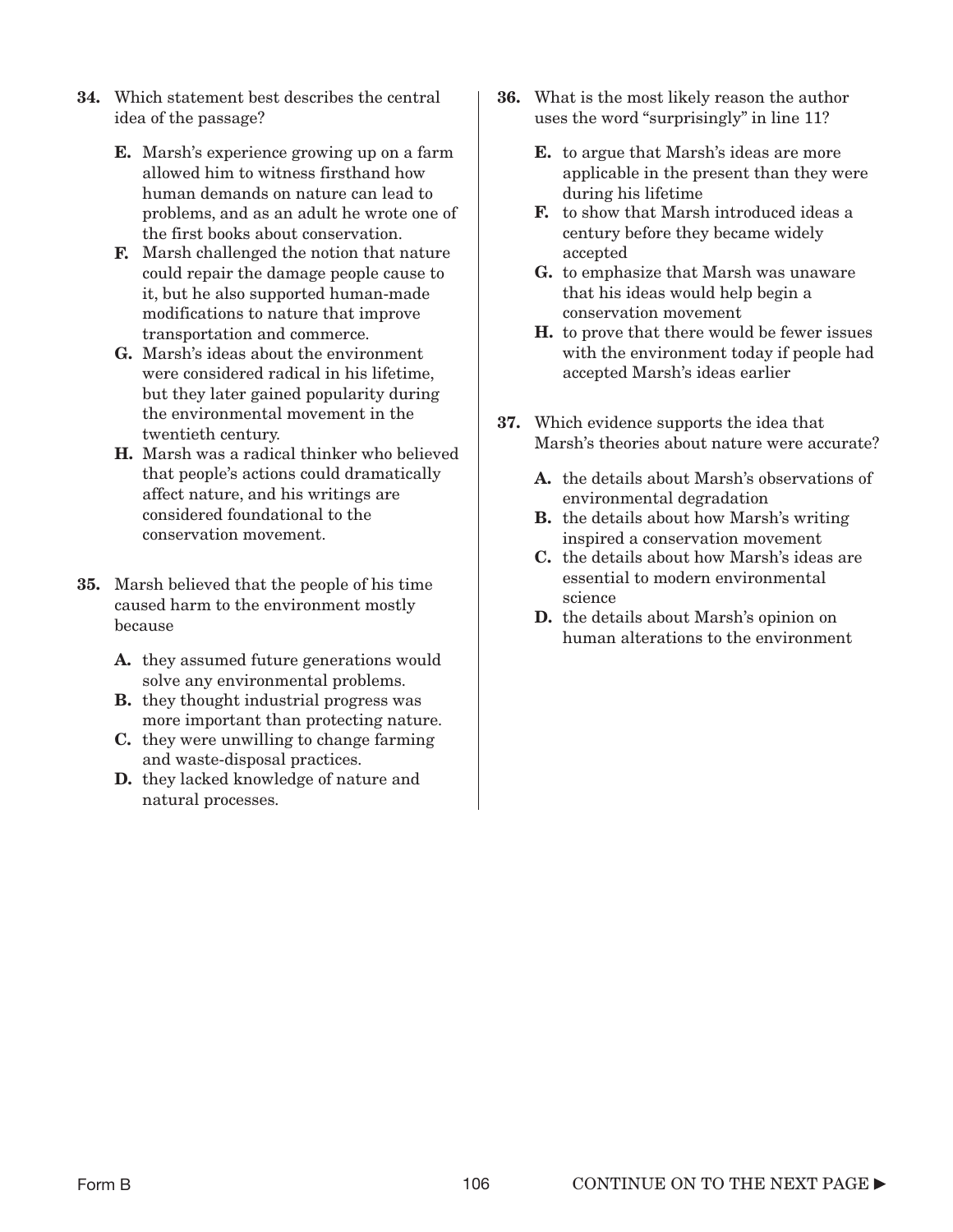- 38. Which detail about Marsh provides support for the author's statement in lines 55–58?
	- **E.** his reputation as a radical thinker **A.** Some human alterations to the
	- **F.** his contribution to the conservation environment are necessary.
	- **G.** his experience working as an ambassador environment.
	- **H.** his approval of beneficial human-made  $\qquad \qquad \mathbf{C}$ . projects in nature
- 39. Which of Marsh's ideas most influenced the environmental movement of the 1960s?
	-
- movement **B.** People lack an understanding of the
	- **C.** Human activities could damage the environment.
	- **D.** Environmental degradation has been occurring for many years.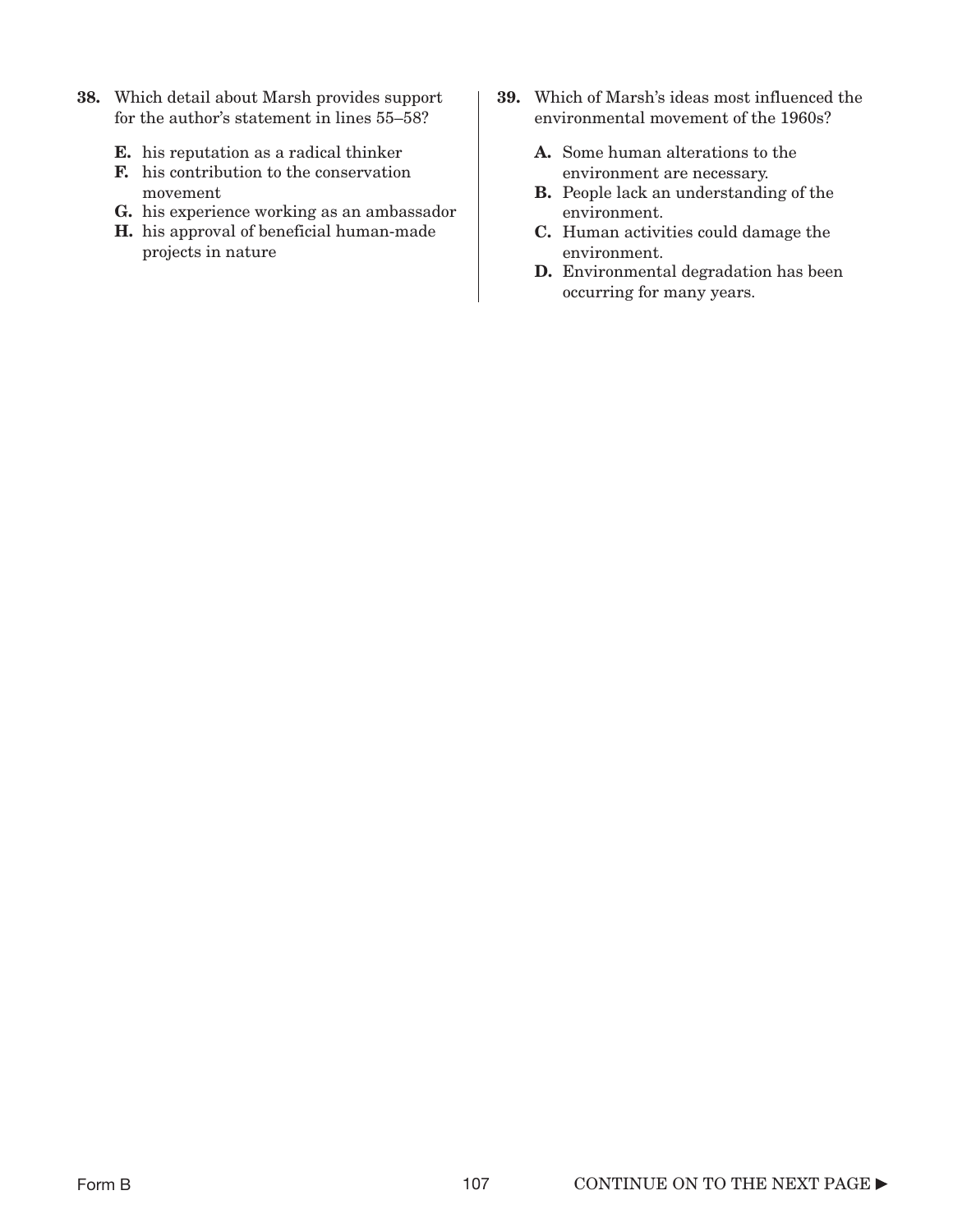Anyone who has watched TV news coverage of a hurricane has seen how destructive wind energy can be. But the power of the wind can also be put to constructive use. From

sailboats to old-fashioned windmills to hightech wind turbines, people have devised ways to harness wind energy for thousands of years. 5

The first known attempt to use wind power was the sailboat. Ancient shipbuilders understood how to use forces like lift and momentum, even if they could not explain those forces scientifically. The principles behind sailing led to the development of the 10

- windmill. The first known windmills 15 originated in Persia, an area that is now Iran, as early as A.D. 500. They were created to help with the demanding chores of grinding grain and pumping water. By the tenth
- century, windmills were used throughout 20 central Asia; they were used in China as early as the thirteenth century.

In Europe, windmills came into widespread use during the twelfth century. As in other

- parts of the world, they were used for milling grain and pumping water. Windmills replaced the water wheel, which was turned by the movement of running water over paddles mounted around a wheel. The windmill was 25
- more adaptable and efficient than the water wheel and quickly became popular. For example, Holland, famous for its windmills, used the machines to pump seawater away from low-lying coastal bogs. This allowed the 30
- Dutch to reclaim large areas of land from the sea. Windmills eventually became sophisticated enough for use in a broad range 35

of work, from sawmills and drainage pumping to processing goods, such as dyes,

tobacco, cocoa, and spices. 40

In the 1700s, as steam engines gained in popularity, the use of wind machines for many types of work declined. However, windmills still played an essential role in

- pumping water on farms throughout the 45 American West and Midwest. Between 1850 and 1970, over six million small windmills were installed on American farms for watering livestock and meeting other water
- needs. In many remote areas even today, 50 livestock production would be impossible without the use of windmills to provide water.

Beginning in the late nineteenth century,

- windmills were adapted to generate electricity. During the 1930s and '40s, thinbladed windmills provided electricity for hundreds of thousands of farms across the United States. By the 1950s, however, power 55
- lines connected almost every household in America to a central power source, such as a utility company. After that, there was little need for wind turbines until the energy crisis of the 1970s. At that time, interest in wind 60
- turbines was renewed due to rising energy 65 costs and concern about the future availability of fossil fuels, such as oil, coal, and natural gas. The last several decades have seen the development of "wind farms,"
- 70 clusters of wind turbines that generate electricity. Efficient, clean, and fairly inexpensive to operate, wind farms may prove to be as important in the future as earlier windmills were in the past.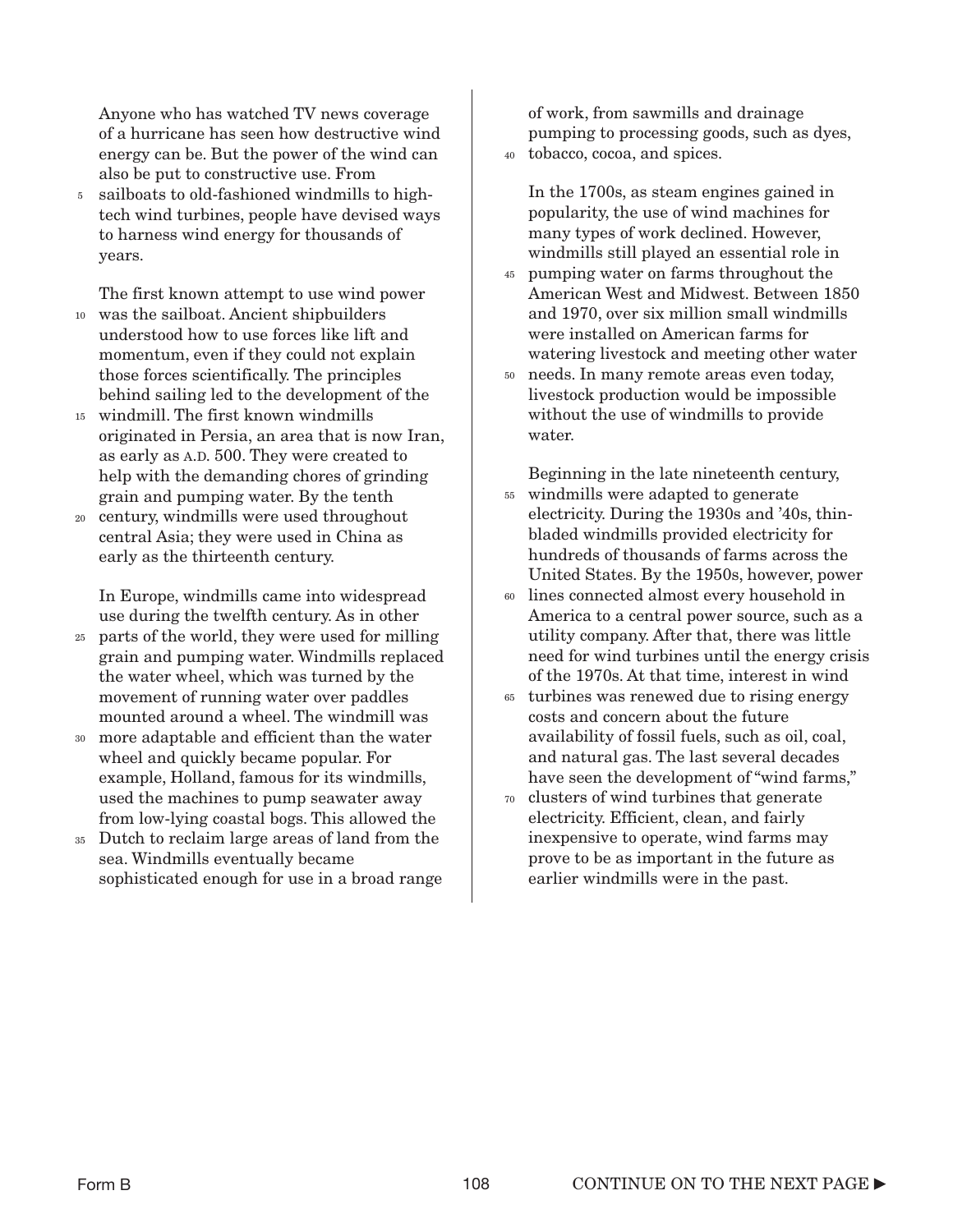- 40. Which of the following best tells what this passage is about?
	- E. the ways people have harnessed wind power throughout history
	- F. reasons for developing wind farms to generate electricity
	- G. how windmills are used in the United States
	- H. why windmills were modified to generate electricity
- 41. What evidence best supports the idea that windmills were important resources in the western United States?
	- A. the details about the development and use of wind farms
	- B. the details about how windmills provided water for farms and livestock
	- C. the details about the role of wind energy during the energy crisis of the 1970s
	- D. the details about how steam engines influenced the use of windmills
- 42. The author describes the tasks windmills were used for in lines 36–40 in order to
	- E. emphasize that windmills served a variety of purposes.
	- **F.** highlight that windmills are more efficient than water wheels.
	- G. emphasize that windmills were used for many years.
	- H. convey that some countries used windmills more than other countries.
- 43. Why were fewer American farms dependent on wind machines for electrical power after the 1950s?
	- A. The energy crisis had prompted interest in other fuel sources.
	- **B.** Coal and natural gas could generate more power than wind turbines.
	- C. Centralized power systems connected most places.
	- D. Wind farms had reduced the need for individual windmills.
- 44. Which of the following best expresses the author's opinion regarding the future use of wind energy?
	- E. Wind farming methods are unlikely to increase electrical output.
	- F. Wind farms will most likely be used to provide energy in rural areas.
	- G. Wind farming output will likely supplement other sources of energy.
	- H. Wind farms may become an important source of electricity.
- 45. According to the passage, the people of Holland most notably used windmills to
	- A. pump water to remote locations.
	- B. turn bogs into usable land.
	- C. make the country famous.
	- D. process a variety of goods.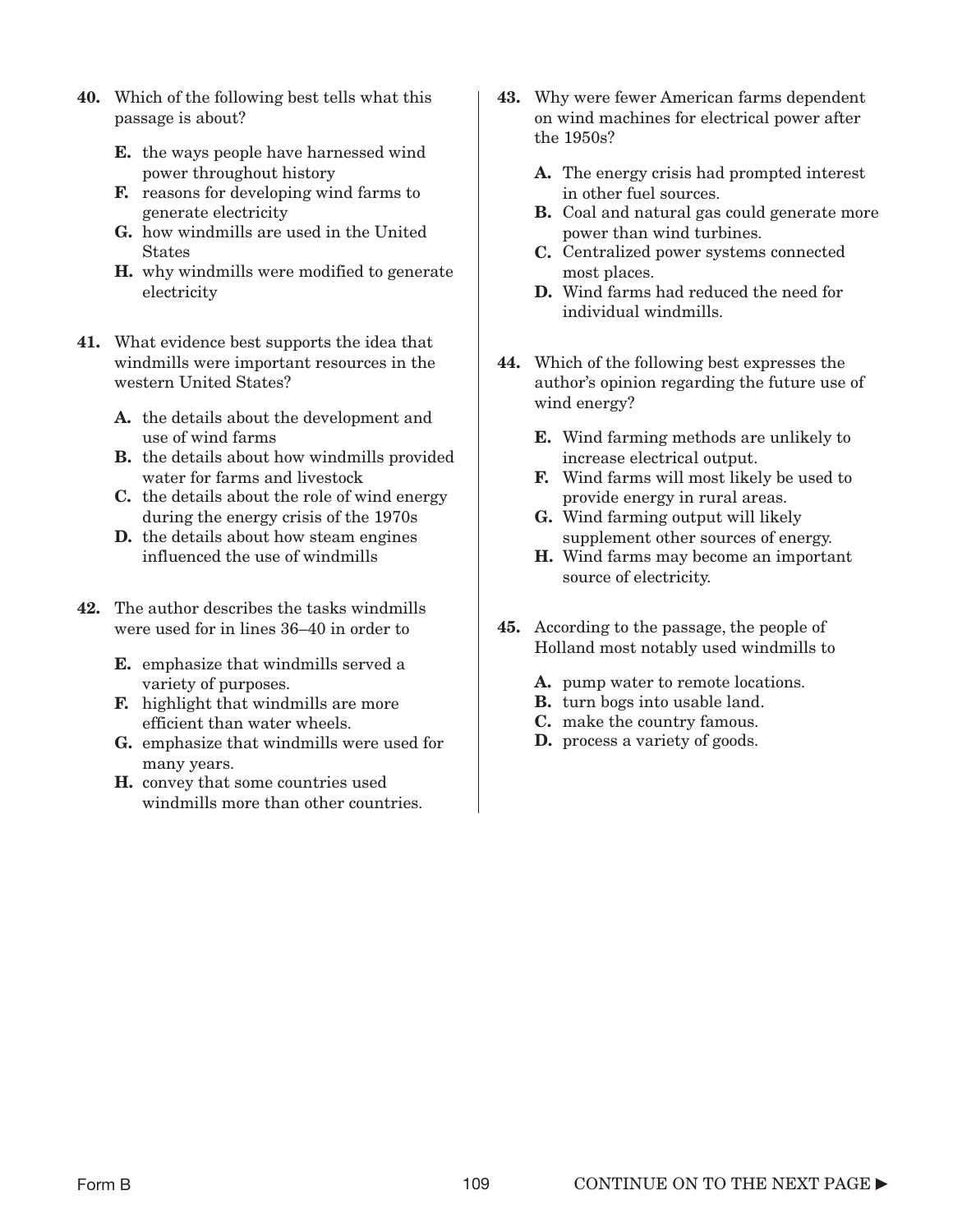Archaeologists first succeeded in using tree-ring dating while excavating ancient Pueblo Native American villages in the southwestern United States during the

- 1920s. At that time, no one knew when the villages had been occupied, or for how long, but the logs used in the buildings provided a clue. Scientists had long known that trees add a new growth ring to their 5
- circumferences during each growing season. Drought or early frost results in little growth and narrow rings. Good growing years result in wide rings. Archaeologists knew that by matching identical patterns of wide and 10
- narrow rings in sections of two different logs, they could determine which log was older. For example, a log with a certain pattern of rings near its outside edge would indicate a specific series of good and bad growing seasons. This 15
- log would have been cut down before a log of comparable size that shows the identical pattern near its center. 20

But how could these ring patterns help determine the actual dates for the abandoned

- Pueblo villages? Archaeologists had already 25 used the ring patterns of trees with overlapping lifetimes to establish a tree-ring chronology for the southwestern United States that went back to A.D. 1260. That work
- had been done in a Hopi village called Oraibi. Oraibi had been continuously inhabited since before the arrival of the first Spanish explorers in 1540. 30

That same team of archaeologists also

developed a relative, or floating, chronology for the abandoned Pueblo villages by matching up the ring patterns of the various 35

logs used in the buildings. With this floating chronology, the archaeologists could tell

- which logs were older and which were more 40 recent. None could be precisely dated, since no log had a pattern of tree rings that matched any part of the established chronology. It was clear from this evidence,
- however, that the buildings must have been 45 constructed before 1260.

Finally, continued excavations turned up a "key" beam. The outer ring pattern of the key beam overlapped the earliest rings in the

- established chronology. Furthermore, its 50 inner ring pattern matched the pattern formed by the most recent rings of the floating chronology. Thus, the chronology for the abandoned Pueblo villages could be
- known with certainty. Counting backward from the present, the archaeologists estimated that the villages had been occupied between 900 and 1300. 55

The tree rings also suggested why the

- 60 villages had been abandoned. The rings for the years 1276 to 1299 were very thin, indicating a severe drought that lasted for twenty-three years. Most likely the villagers had left their homes to search for a more
- hospitable climate. 65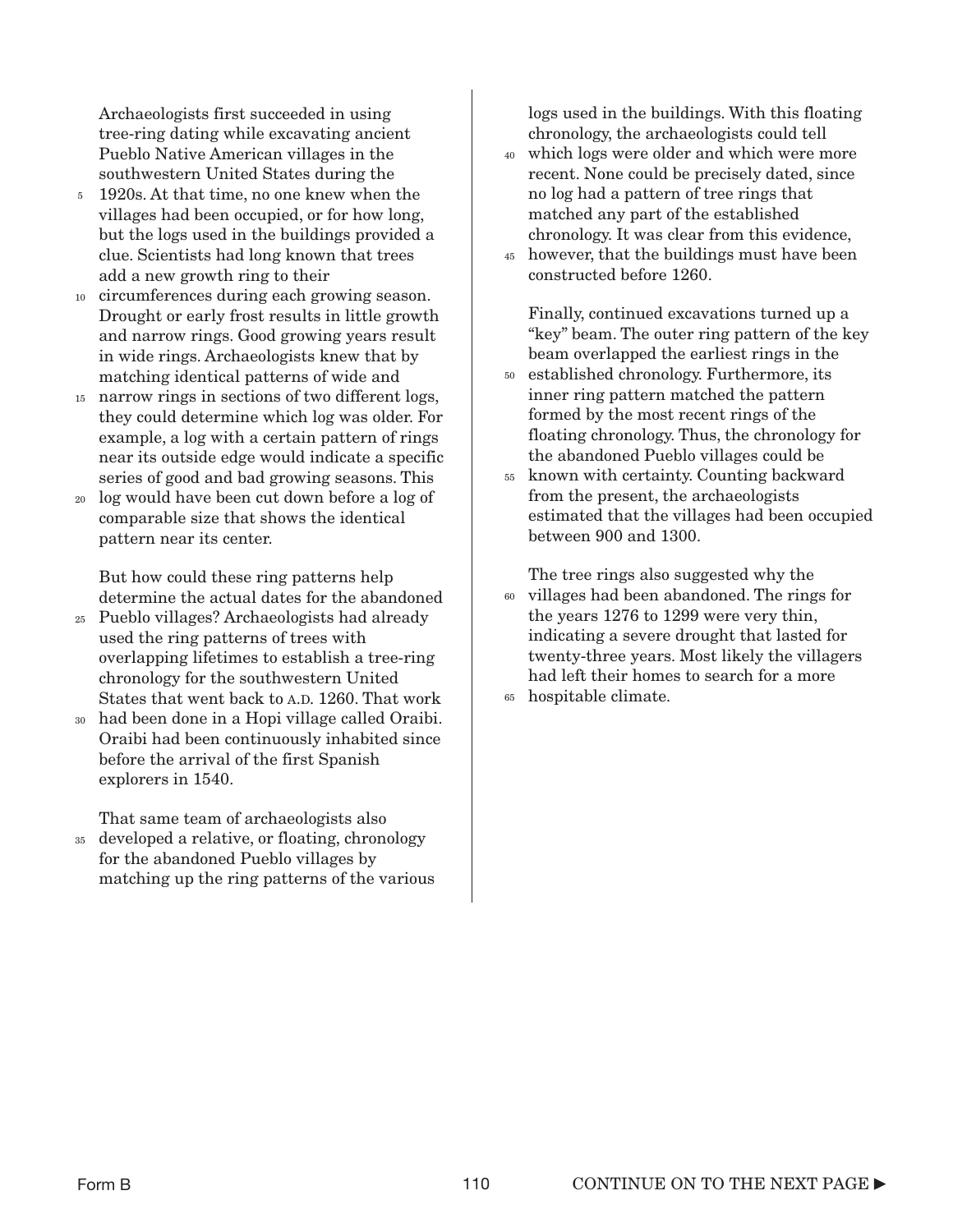- 46. Which of the following best tells what this passage is about?
	- E. how variations in weather conditions affect tree growth
	- F. recent breakthroughs in understanding Native American cultures
	- G. why the Pueblo villages were abandoned
	- H. how tree-ring dating can establish the age of archaeological findings
- 47. What was the importance of the key beam described in the fourth paragraph?
	- A. It proved that trees of the same age would have identical tree-ring patterns.
	- B. It helped archaeologists determine why the villages had been built at that time.
	- C. It revealed a new floating chronology for archaeologists to investigate.
	- D. It connected the floating chronology to the established chronology.
- 48. The author explains the causes of wide and narrow tree rings in lines 8–13 in order to
	- E. emphasize that tree-ring dating is highly accurate.
	- F. highlight how tree rings help determine past weather patterns.
	- G. emphasize that a tree's ring patterns grow in a unique way.
	- **H.** highlight the importance of studying tree rings.
- 49. Which evidence best supports the idea that tree-ring dating helped archaeologists understand why the Pueblo villages were abandoned?
	- A. the details about the Hopi village Oraibi
	- B. the details about the twenty-three-year drought
	- C. the details about the discovery of the Pueblo villages
	- **D.** the details about the floating chronology
- 50. Why did the archaeologists conclude that the buildings in the abandoned Pueblo villages were constructed before A.D. 1260?
	- E. The logs in the Pueblo buildings did not share any ring patterns with the established chronology from the Hopi village.
	- F. The logs in the Pueblo buildings had fewer rings than the logs from the buildings in the Hopi village.
	- G. The Pueblo villages were abandoned before the Hopi village was established.
	- H. The Pueblo villages and the Hopi village were constructed from logs of similar size.
- 51. Why did archaeologists compare the logs from buildings in the abandoned Pueblo villages with logs from the Hopi village?
	- A. to find the oldest and most recent logs used in the Pueblo villages
	- **B.** to find evidence that would help explain what caused people to leave the Pueblo villages
	- C. to find a log from the Pueblo villages that had tree rings that matched logs from the Hopi village
	- D. to find evidence that the Pueblo villages were constructed before the Hopi village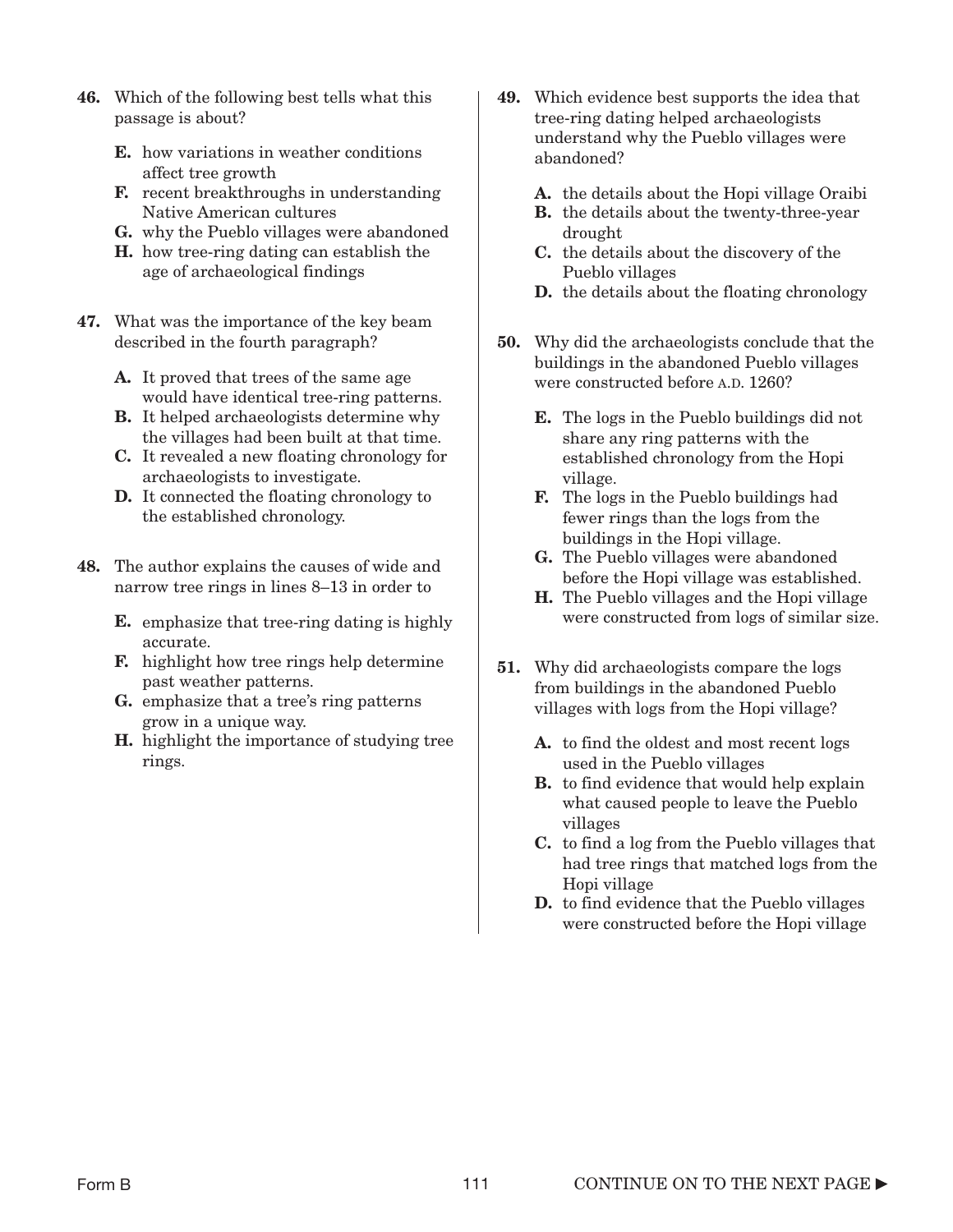The decade that began with the stock market crash in 1929 and ended with the declaration of war in Europe in 1939 was a turning point for art in the United States. Rejecting

- European trends, such as abstract art, American painters searched for a style that was distinctly American. It was a time of great social change—a society based on rural and small-town life was rapidly being 5
- replaced by a society focused on city life and values. Although members of various groups are all referred to as "American Scene" painters, different groups painted their images of the United States in very different ways. 15 10

One group, sometimes called the Regionalists, included Thomas Hart Benton, Grant Wood, and John Steuart Curry, all from the Midwest. Their art was intensely

- patriotic and frequently glorified an older, simpler United States. Their subject matter included church steeples, New England fishing villages, and Midwestern cornfields. Grant Wood's most famous canvas is probably 20
- *American Gothic*, which shows a stiff and 25 proper farm couple, the husband holding a pitchfork. The Regionalists were often muralists as well, painting local scenes on walls of state capitols and other public
- buildings. Enormously popular during the 1930s, Regionalist art is still treasured by many as a fond memory of times gone by. 30

While the Regionalists remembered the past, other American Scene artists painted the

drab realities of the contemporary urban environment, testifying to its loneliness and anonymity. The Urban Realists, including 35

Reginald Marsh, Isabel Bishop, and the Soyer brothers, were associated with the Art

- Students League in New York. These painters showed the high price paid by individual men and women struggling to survive the Depression. The names of some of their works illustrate the style: *Office Girls*, 40
- *Waiting*, *The Bowery*. For various reasons, 45 their work has been largely forgotten today.

Edward Hopper was an artist who was associated with the American Scene but otherwise escaped further classification. Like

- the Urban Realists, he painted the tired 50 dinginess of the urban streets during the Depression. Yet Hopper often found beauty in the midst of the city's monotony. For example, one of Hopper's best-known paintings,
- *Nighthawks*, shows several people sitting like 55 robots in a brightly lit coffee shop at night, each apparently unaware of the others. Hopper was not interested in a return to the past. He presented what he saw without
- apology or sentimentality. 60

The American Scene art movement of the 1930s was characterized by realistic paintings that expressed the traditions and interests of people in the United States at

- that time. Because the paintings presented 65 common images and mirrored the lives of many people, the general public readily identified with the subjects of the paintings. With the onset of World War II, a new spirit
- 70 of internationalism swept through the art of the United States, and the American Scene painters became out of date. Although the movement did not last, it had reflected its own time with profound understanding.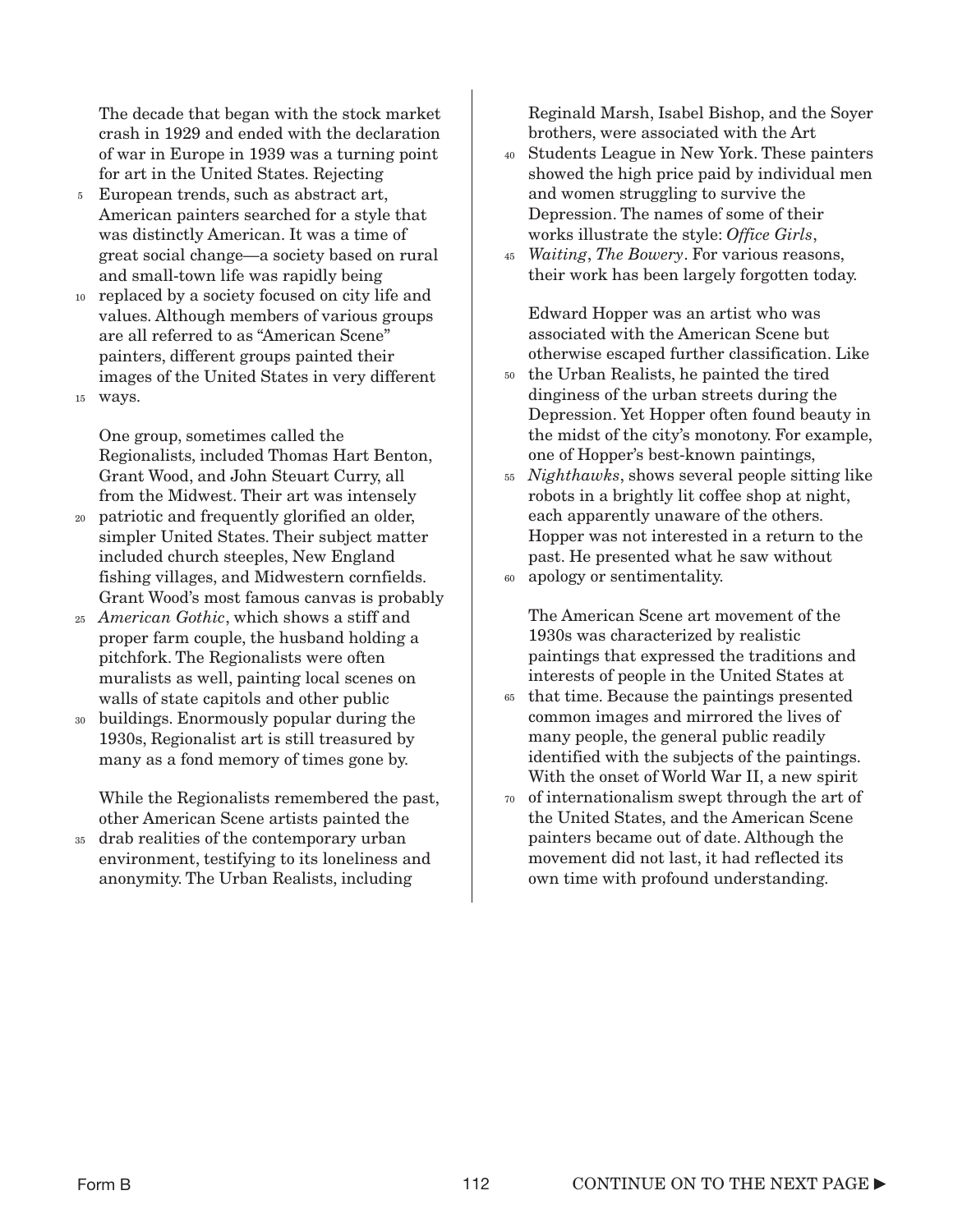- 52. Why did ordinary people in the 1930s identify with the art of the American Scene painters?
	- E. The artists were primarily concerned with painting farm life.
	- F. People appreciated the beauty reflected in the paintings.
	- G. People wanted paintings to show social and cultural change.
	- H. The paintings reflected the times in ways that were familiar to most viewers.
- 53. Which of the following subjects would an Urban Realist painter be most likely to represent?
	- A. a scene with factory workers going home from work
	- B. a scene with children playing games in a street
	- C. a scene of a bustling European city
	- D. a scene showing the stores along the main street in a city
- 54. Hopper's paintings contrast with the work of the Urban Realist painters by
	- E. showing the ugliness of a city environment.
	- F. illustrating the move toward an international style.
	- G. revealing the ways that dull urban life can include beauty.
	- H. focusing on the portrayal of people rather than on the setting.
- 55. How does the fourth paragraph contribute to the passage?
	- A. It describes the end of the American Scene movement.
	- B. It highlights Edward Hopper as a unique American Scene painter.
	- C. It explains why Edward Hopper's work has been forgotten.
	- D. It contrasts the American Scene and Urban Realist styles.
- 56. The author uses the phrase "without apology" (lines 59–60) to explain that Hopper did not think he needed to justify
	- E. how he portrayed his subjects.
	- F. painting scenes of real places.
	- G. why his paintings became popular.
	- H. the classification of his art style.
- 57. What is the most likely reason that Regionalist art has retained some of its popularity while Urban Realist art has not?
	- A. Regionalist art depicts modern life as well as life in the past, while Urban Realist art depicts only the past.
	- **B.** Regionalist art more accurately portrays the time in which it was painted than Urban Realist art does.
	- C. Regionalist art shows American life as people wish to remember it, while Urban Realist art does not.
	- D. Regionalist art depicts Americans overcoming the Depression, while Urban Realist art depicts life during World War II.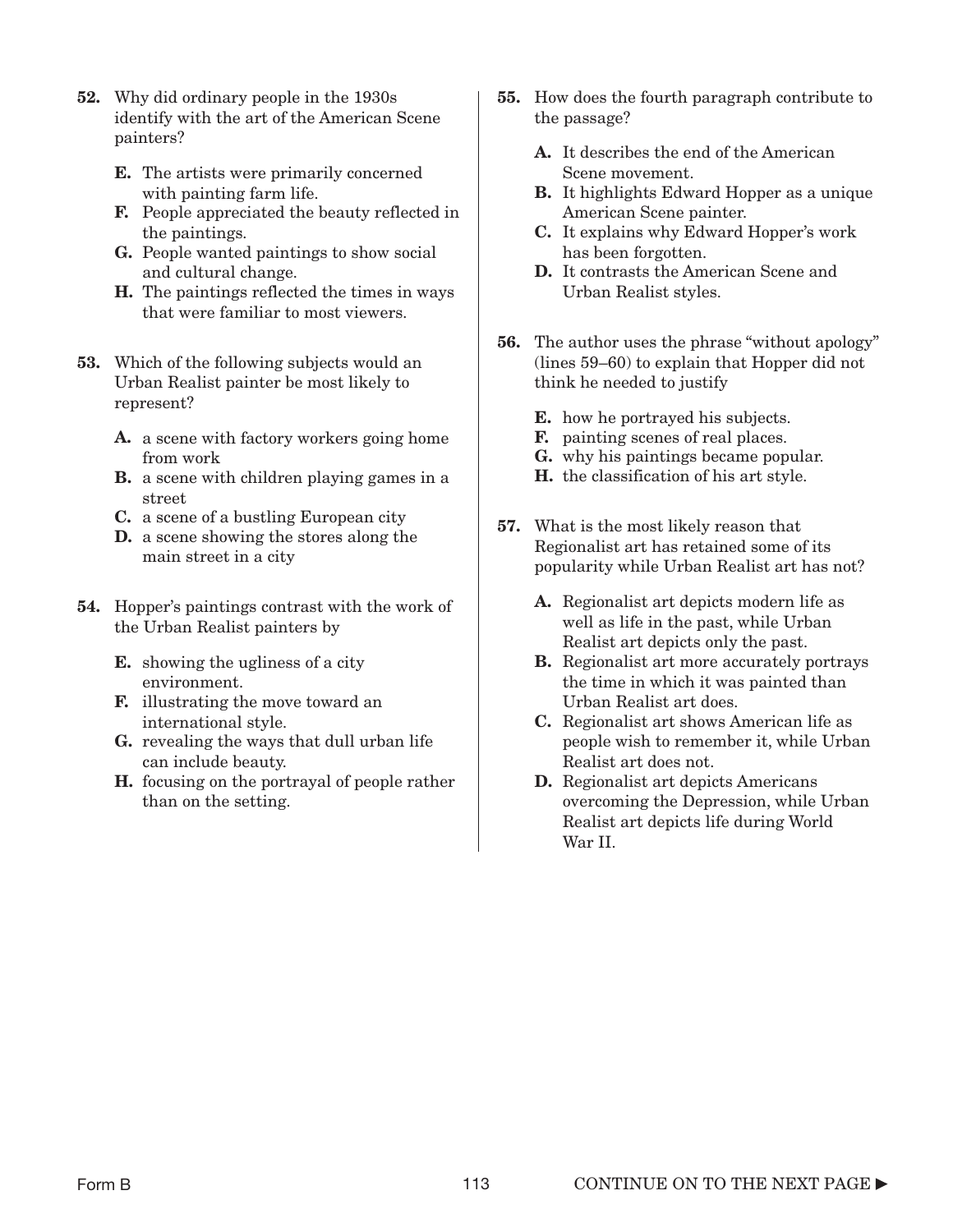PART 2 - MATHEMATICS

*Suggested Time — 90 Minutes*

### 57 QUESTIONS

#### **IMPORTANT NOTES**

- (1) Formulas and definitions of mathematical terms and symbols are not provided.
- (2) Diagrams other than graphs are not necessarily drawn to scale. Do not assume any relationship in a diagram unless it is specifically stated or can be figured out from the information given.
- (3) Assume that a diagram is in one plane unless the problem specifically states that it is not.
- (4) Graphs are drawn to scale. Unless stated otherwise, you can assume relationships according to appearance. For example, (on a graph) lines that appear to be parallel can be assumed to be parallel; likewise for concurrent lines, straight lines, collinear points, right angles, etc.
- (5) Reduce all fractions to lowest terms.

### **GRID-IN PROBLEMS**

### QUESTIONS 58–62

**DIRECTIONS:** Solve each problem. On the answer sheet, write your answer in the boxes at the top of the grid. Start on the left side of each grid. Print only one number or symbol in each box. DO NOT LEAVE A BOX BLANK IN THE MIDDLE OF AN ANSWER. Under each box, fill in the circle that matches the number or symbol you wrote above. DO NOT FILL IN A CIRCLE UNDER AN UNUSED BOX.

58. How many 5-digit numbers can be created using the digits 2, 3, 5, 7, and 8 without repeating any digits within that 5-digit number?

**59.**  $\qquad \qquad \frac{1}{2}$ 

$$
\frac{147-x}{12}=12
$$

What is the value of x in the equation shown above?

60.  $|(-6) - (-5) + 4.2| - |3 - 9.6| =$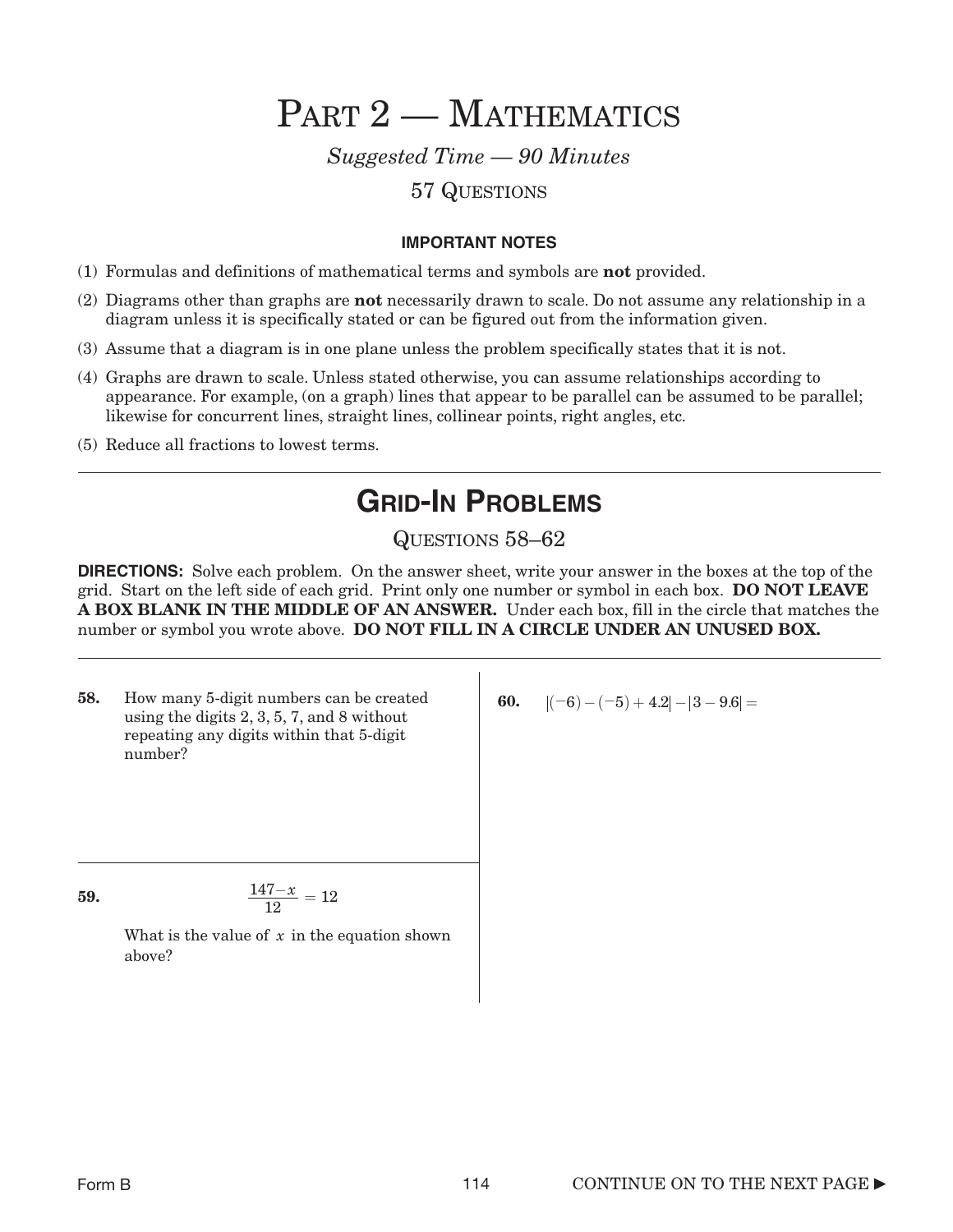61. Tyler has completed 60 pages in his French workbook. This is 20% of the total number of pages in the workbook. How many pages are in the workbook?



Four straight lines intersect at point P as shown above. What is the value of y?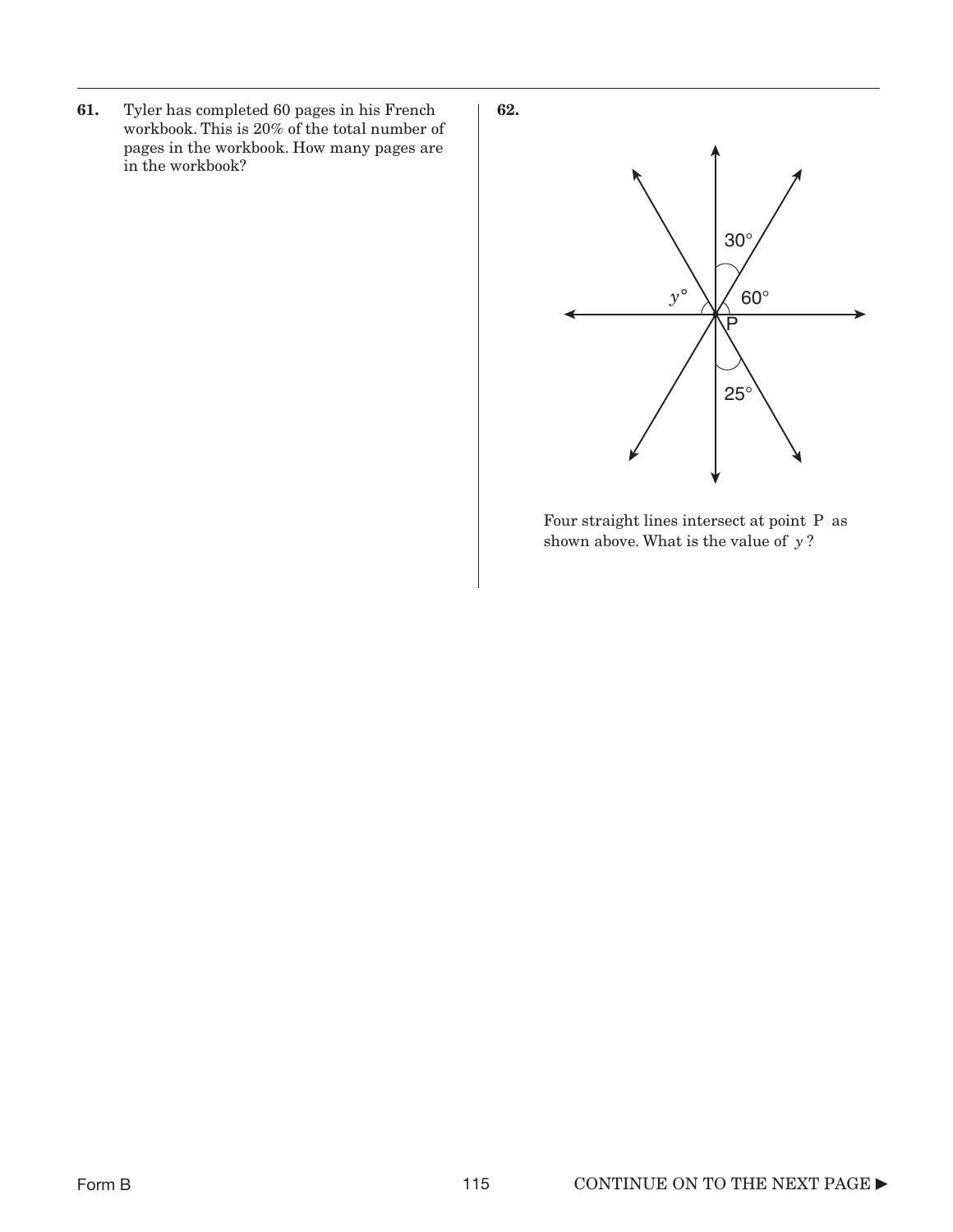## **MULTIPLE CHOICE PROBLEMS**

QUESTIONS 63–114

**DIRECTIONS:** Solve each problem. Select the best answer from the choices given. Mark the letter of your answer on the answer sheet. You can do your figuring in the test booklet or on paper provided by the proctor. DO NOT MAKE ANY MARKS ON YOUR ANSWER SHEET OTHER THAN FILLING IN YOUR ANSWER CHOICES.

**63.** If  $x = 9$  and  $y = -7$ , what is the value of  $x(x - 2y)$ ?

- A. 18
- B. 45
- C. *M* C. 144
- D. 207

64.



In the figure above, PQRS is a parallelogram. The measure of  $\angle$  PQT is 50°, and the measure of  $\angle$  PTQ is 70°. What is the measure of  $\angle$ QRS?

- E. 60°
- F.  $70^{\circ}$
- $G. 80^\circ$
- H. 120°

**65.** 
$$
M = 3N = \frac{P}{4} = Q + 5 = \frac{R}{7} > 0
$$

Based on the statement above, which variable has the greatest value?

- A.
- B. *N*
- C. *P*
- D. *R*

66. A roofing contractor uses shingles at a rate of 3 bundles for every 96 square feet of roof covered. At this rate, how many bundles of shingles will he need in order to cover a roof that is 416 square feet?

- E. 5
- F. 12
- G. 13 H. 14

67. To make party invitations, Macie could buy a package of paper for \$10.50, or she could buy individual sheets of the same paper for *x* \$0.15 each. What is the largest value of x that would make buying the individual sheets less expensive than buying the package?

- A. 60
- B. 65
- C. 69
- D. 70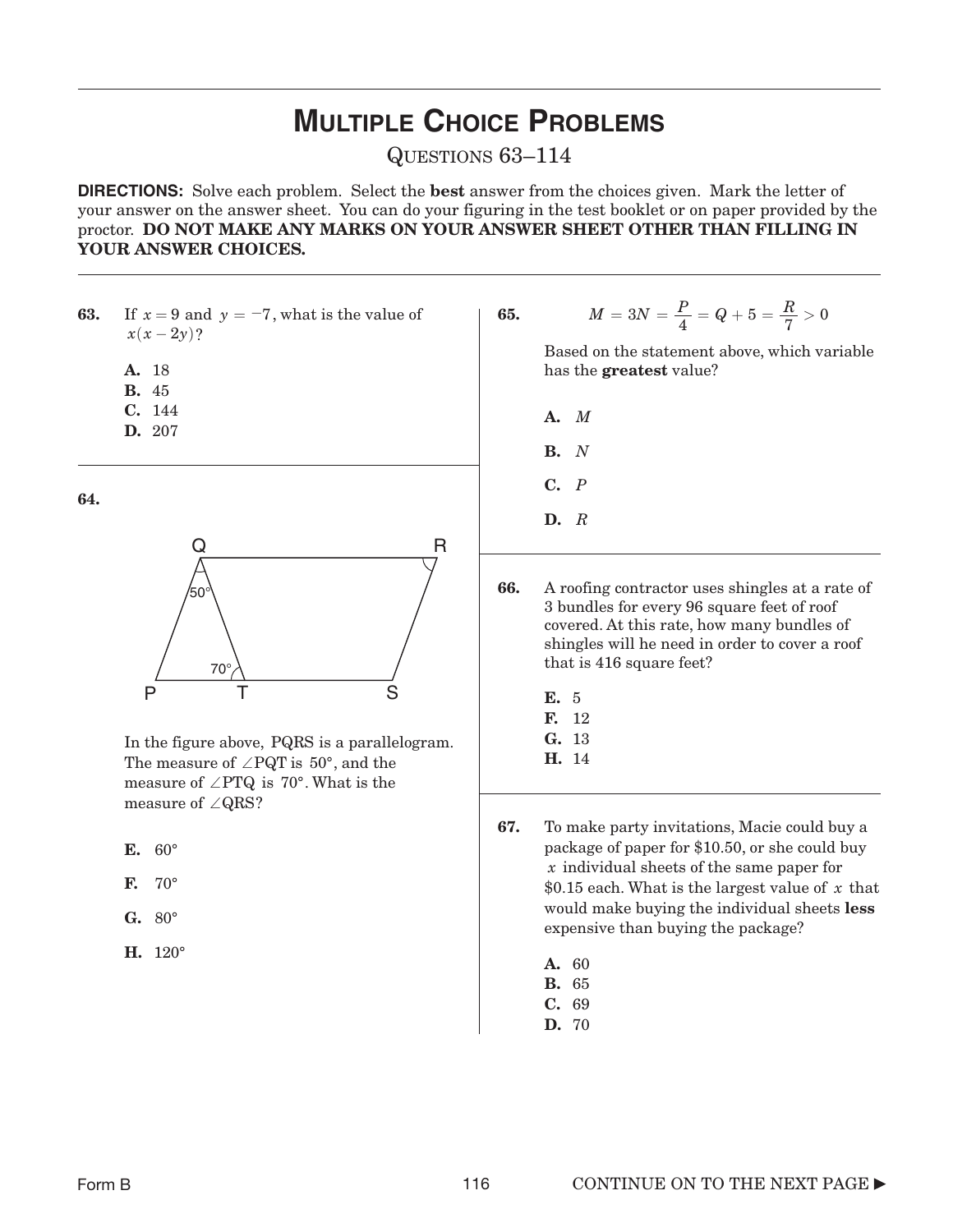- 68. At 1:00 p.m. one day, the temperature was 8 degrees above zero. During the rest of the day, the temperature fell 3 degrees per hour. What was the temperature at 7:00 p.m. that day?
	- $E. -13^\circ$
	- $\mathbf{F}$ .  $-10^{\circ}$
	- G.  $-7^\circ$
	- H. 5°
- 69. A bag contains 75 marbles that are red, blue, or green. The ratio of red to blue marbles is 15:7, and the ratio of blue to green marbles is 7:3. If 2 blue marbles are removed and replaced with 2 green marbles, what will be the new ratio of red to green marbles?
	- A. 3:1
	- B. 5:1
	- C. 7:5
	- D. 45:11

#### DESSERT CHOICES

| <b>Dessert</b> | <b>Number of Times Ordered</b> |
|----------------|--------------------------------|
| Cookies        | 42                             |
| Pie            | 23                             |
| Cake           | 47                             |
| Ice Cream      | 48                             |

The table above shows the number of times that different desserts were ordered at a restaurant. Based on this information, what is the probability of a customer ordering ice cream as a dessert?

- E. 25% F. 30% G.  $40\%$ H. 48%
- 71. What is the least common multiple of 24, 6, and 18?
	- A. 36 B. 48 C. 72 D. 144
	-
- 72. One day, the Early Bird Restaurant used 15 dozen eggs for 200 breakfast customers. At this rate, approximately how many dozen eggs are needed for 300 breakfast customers?
	- E. 20
	- F. 23
	- G. 25
	- H. 30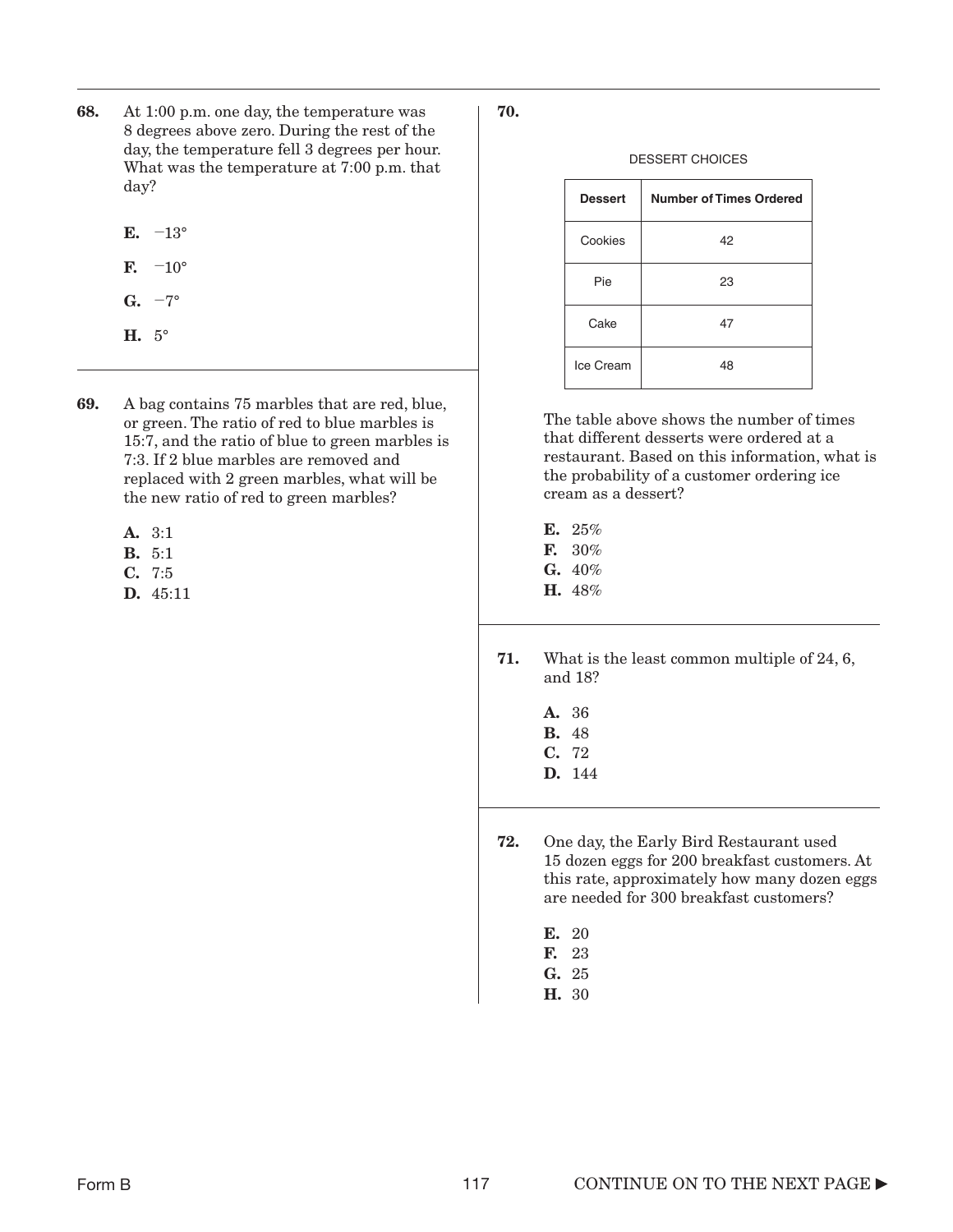73. A cooler contains three types of beverages: 5 bottles of apple juice, 3 bottles of grape juice, and 6 bottles of fruit punch. What is the probability that a bottle chosen at random from this cooler is not apple juice?

**A.** 
$$
\frac{1}{9}
$$
  
**B.**  $\frac{5}{14}$ 

C.  $\frac{9}{14}$ **D.**  $\frac{2}{2}$ 

3

- 74. A large circular dinner plate has a radius of 20 centimeters. A smaller circular plate with a circumference of  $20\pi$  centimeters is placed in the center of the larger dinner plate. What is the area of the part of the larger dinner plate that is not covered by the smaller plate?
	- E.  $20\pi$  sq cm
	- F.  $100\pi$  sq cm
	- $G. 200\pi$  sq cm
	- H.  $300\pi$  sq cm

75.

| PRICES FOR AD<br><b>SPACE</b>    |       |  |
|----------------------------------|-------|--|
| Space                            | Price |  |
| $\frac{1}{4}$                    | 200   |  |
| $\overline{1}$<br>$\overline{2}$ | 350   |  |
| full page                        | 600   |  |

The table above shows prices for newspaper advertising. A store purchased  $\frac{1}{4}$  pages,  $\frac{1}{2}$  pages, and full pages of space in equal numbers for a total of \$11,500. What is the total amount of page space the store purchased? 4 2

**B.** 10 pages  $300\pi$  sq cm  $C. 16\frac{1}{2}$  pages **D.**  $17\frac{1}{2}$  pages  $1\frac{3}{4}$  pages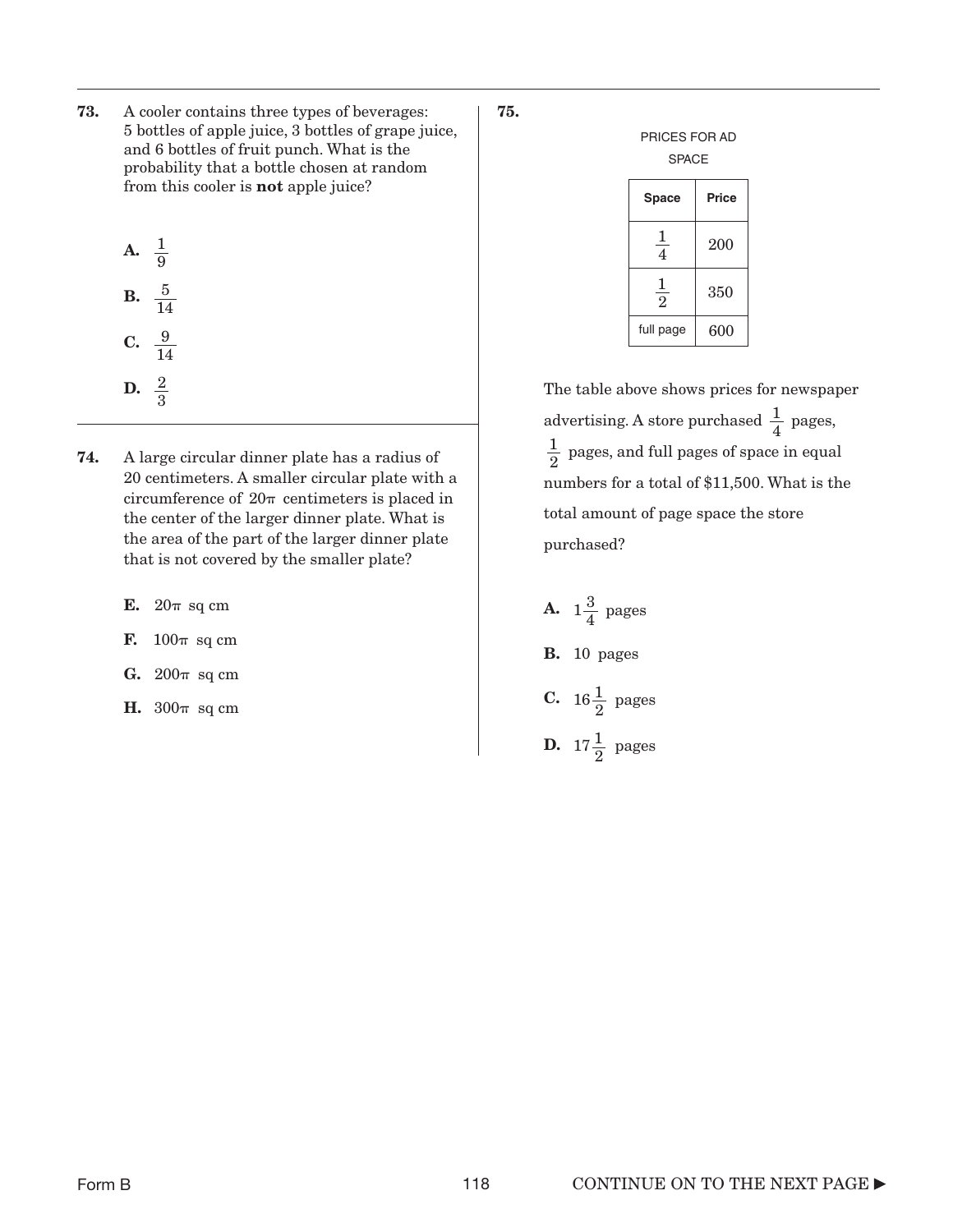

For which point on the graph above is the value of the y-coordinate greater than the value of the *x*-coordinate?

E. R

- F. T
- G. U
- H. V
- **77.** If  $\frac{36}{y} = 4x$ , what is the value of x when  $y = 3$  ? A. 3 B. 4
	- C. 9
	- D. 12
- **78.** Points  $X, Y$ , and  $Z$  are on a straight line, and Y is between X and Z. Length  $\overline{YZ} = \frac{3}{5} \overline{XY}$ , and length  $XY = 20$  centimeters. What is the length of XZ?
	- E. 12 cm
	- F. 24 cm
	- G. 30 cm
	- H. 32 cm
- **79.** Bryana bought  $1\frac{3}{4}$  yards of cloth at \$8.00 per yard. If there was an 8% sales tax, what was the total cost of the cloth?
	- A. \$12.96 B. \$14.08 C. \$15.12 D. \$16.08

80.



On the number line above,  $MN = 5\frac{5}{6}$ . What is the position of point M?

**E.** 
$$
-7\frac{1}{6}
$$
  
\n**F.**  $-4\frac{1}{2}$   
\n**G.**  $4\frac{1}{2}$   
\n**H.**  $7\frac{1}{6}$ 

- 81. A United States presidential coin is made from an alloy of four metals—copper, zinc, manganese, and nickel—with weights in the ratio of 177:12:7:4, respectively. The coin weighs a total of 8 grams. What is the weight of the zinc in this coin?
	- A. 0.28 g
	- B. 0.48 g
	- C. 0.96 g
	- D. 48 g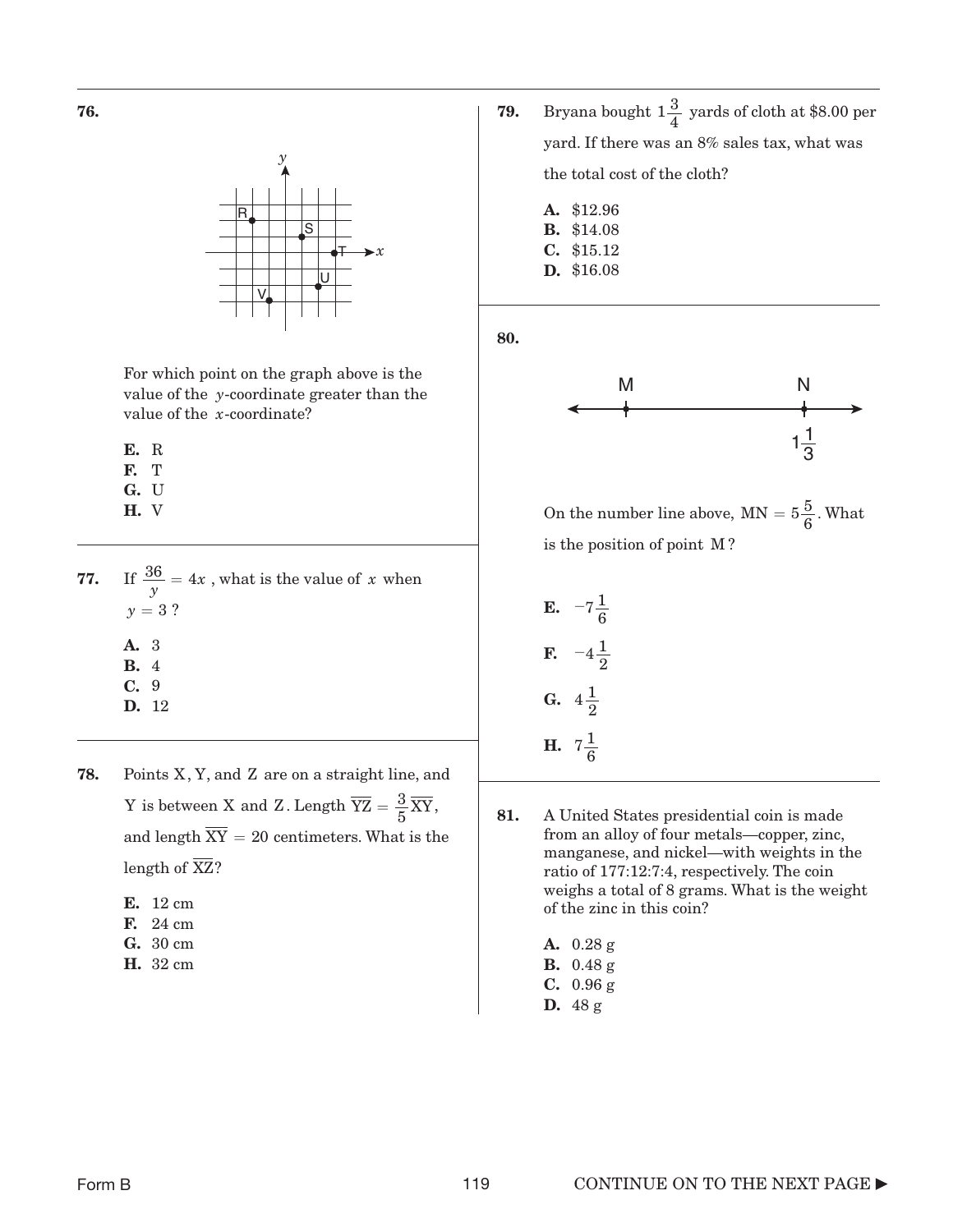| 82. | Jack scored an average of 15 points per game<br>in his first 3 basketball games. In his<br>4th game, he scored 27 points. What is his<br>average score for the first 4 games?<br>E. 15<br>F. 17<br>G. 18<br>H. 21                                                                               | 86. | If $w-1$ is an odd integer, which one of the<br>following <b>must</b> be an even integer?<br>E. $w+1$<br>$2w-1$<br>F.<br><b>G.</b> $2w - 2$<br><b>H.</b> $2w + 1$                                                                                                                                                                                                                                             |
|-----|-------------------------------------------------------------------------------------------------------------------------------------------------------------------------------------------------------------------------------------------------------------------------------------------------|-----|---------------------------------------------------------------------------------------------------------------------------------------------------------------------------------------------------------------------------------------------------------------------------------------------------------------------------------------------------------------------------------------------------------------|
| 83. | A cylindrical oil drum can hold 4,320 liters<br>when it is completely full. Currently, the drum<br>is $\frac{1}{2}$ full of oil. How many <b>kiloliters</b> of oil<br>need to be added in order to fill the drum<br>completely?<br>A. 1.44 kL<br><b>B.</b> 2.88 kL<br>C. 4.32 kL<br>D. 14.10 kL | 87. | Three students stand at the starting line of a<br>running track and begin running laps at the<br>same time. Ann completes 1 lap every<br>2 minutes, Jack completes 1 lap every<br>3 minutes, and Lee completes 1 lap every<br>4 minutes. How many laps does Ann complete<br>before all three runners are once again at the<br>starting line at the same time?<br>A. 4<br><b>B.</b> 6<br>C. 12<br><b>D.</b> 20 |
| 84. | Nicole's age now is three times Carmen's age.<br>If Carmen will be 17 in two years, how old was<br>Nicole 5 years ago?<br><b>E.</b> 38 yr<br><b>F.</b> 40 yr<br>G. 45 yr<br><b>H.</b> 50 yr                                                                                                     | 88. | Simplify this expression:<br>$4(7-3x)-(5-x)$<br><b>E.</b> $23 - 4x$<br>$23 - 11x$<br>F.                                                                                                                                                                                                                                                                                                                       |
| 85. | A chemical decays in such a way that the<br>amount left at the end of each week is 20%<br>less than the amount at the beginning of that<br>same week. What percent of the original<br>amount is left after two weeks?<br>A. 40%<br><b>B.</b> 60%<br>C. 64%<br>D. 80%                            |     | G. $28-4x$<br><b>H.</b> $28 - 12x$                                                                                                                                                                                                                                                                                                                                                                            |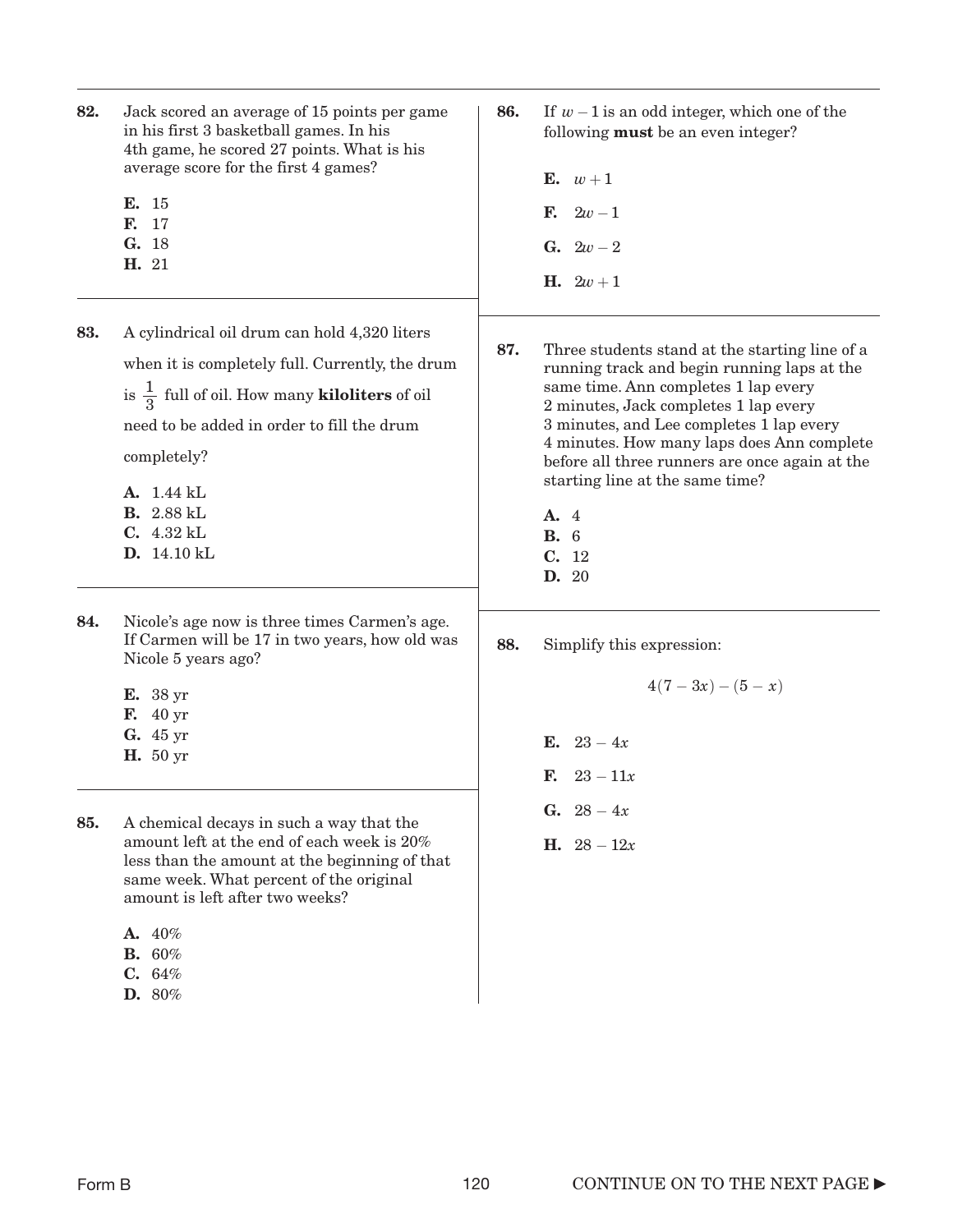| PET SURVEY            |                           |  |
|-----------------------|---------------------------|--|
| <b>Number of Pets</b> | <b>Number of Students</b> |  |
|                       | 12                        |  |
|                       | 16                        |  |
| 2                     |                           |  |
| 3 or more             | 5                         |  |

Amy surveyed students at her school about the number of pets they have. What is the probability that a student who participated in the survey has at least 2 pets?

**A.** 
$$
\frac{7}{40}
$$
  
**B.**  $\frac{1}{12}$   
**C.**  $\frac{1}{8}$   
**D.**  $\frac{3}{10}$ 

- 90. A large container is partially filled with *n* liters of water. Ito adds 10 liters of water to the container, making it 60% full. If Ito adds 6 more liters of water, the container will be  $75\%$  full. What is the value of  $n$ ?
	- E. 14
	- F. 15
	- G. 26
	- H. 30



If  $x = 10$ , what is the value of the expression above?

 $x^3 + 3x$  $5x^3 + 3x + 9 + \frac{1}{x^2}$ 

A. 2,539.01 B. 5,039.01 C. 5,039.1 D. 5,139

92.



R, S, and T are midpoints of the sides of square MNPQ, as shown above. What is the sum of the areas of the shaded triangles?

- E. 9 sq cm
- **F.** 12 sq cm
- G. 18 sq cm
- **H.** 36 sq cm
- 93. The Chens spend \$5 of every \$8 they earn on planned expenses. If the family earns \$29,600 in one year, how much will they spend on planned expenses that year?
	- A. \$1,850 B. \$3,700 C. \$5,920 D. \$18,500

89.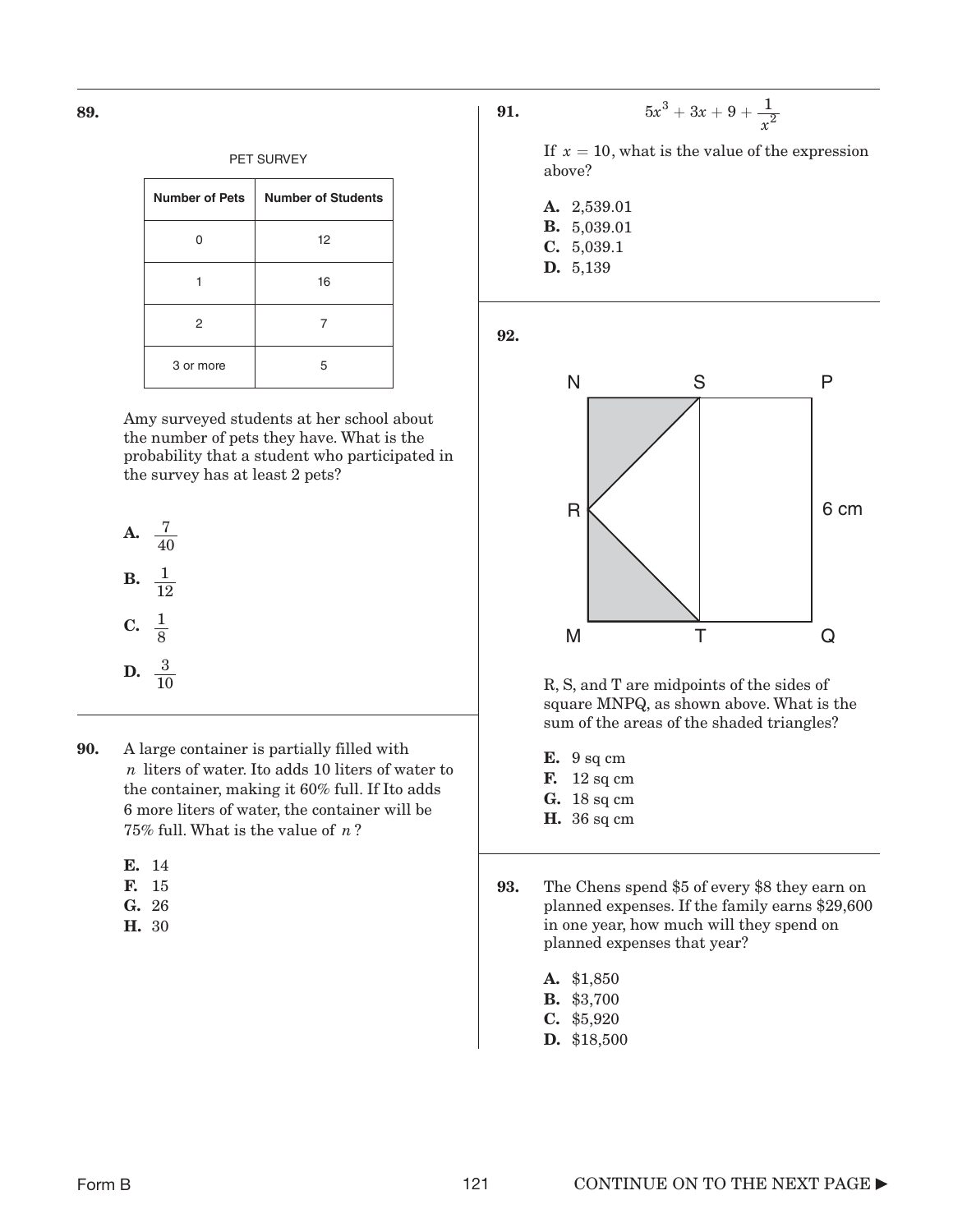- 94. A pizza shop offers a choice of 3 sizes (small, medium, and large) and 7 different toppings. Different pizzas can be created by changing the size and/or the choice of toppings. If Cody wants to order a pizza with exactly 2 different toppings, how many different pizzas can he create?
	- E. 6
	- F. 21
	- G 63
	- H. 126

95.

| SURVEY OF CATS PER FAMILY |  |  |
|---------------------------|--|--|
|                           |  |  |

| <b>Number of Cats</b> | <b>Number of Families</b> |
|-----------------------|---------------------------|
| O                     | 15                        |
|                       | 42                        |
| 2                     | 35                        |
| 3 or more             | 8                         |

The table above shows the number of cats per family in 100 households in the Blaine neighborhood. By what percentage is the number of families with 1 cat greater than the number of families with 2 cats?

- A. 7%
- **B.** 10%
- C. 17%
- D. 20%

96. A wooden box has a square base. The height of this box is 3 times the length of one side of the base. If one side of the base is 3 feet long, what is the volume of this box?

- E. 9 cu ft
- F. 27 cu ft
- G. 36 cu ft
- H. 81 cu ft
- 97. On a bike trip, Rajiv traveled 65 kilometers in 5 hours, while Shaina traveled 72 kilometers in 4 hours. How much less was Rajiv's mean speed, in kilometers per hour (kph), than Shaina's?
	- A. 1 kph B. 5 kph
	- C. 7 kph
	- D. 9 kph
- **98.** Points P, Q, R, and S represent  $-3$ ,  $-1$ , 0, and 2, respectively, on a number line. How many units is the midpoint of PQ from the midpoint of RS?
	- E. 1 F. 2
	- G. 3 H. 4
- 99. There are 1,000 cubic centimeters in 1 liter, and 1,000 cubic millimeters in 1 milliliter. How many cubic millimeters are there in 1,000 cubic centimeters?
	- A. 1,000
	- B. 10,000
	- C. 100,000
	- D. 1,000,000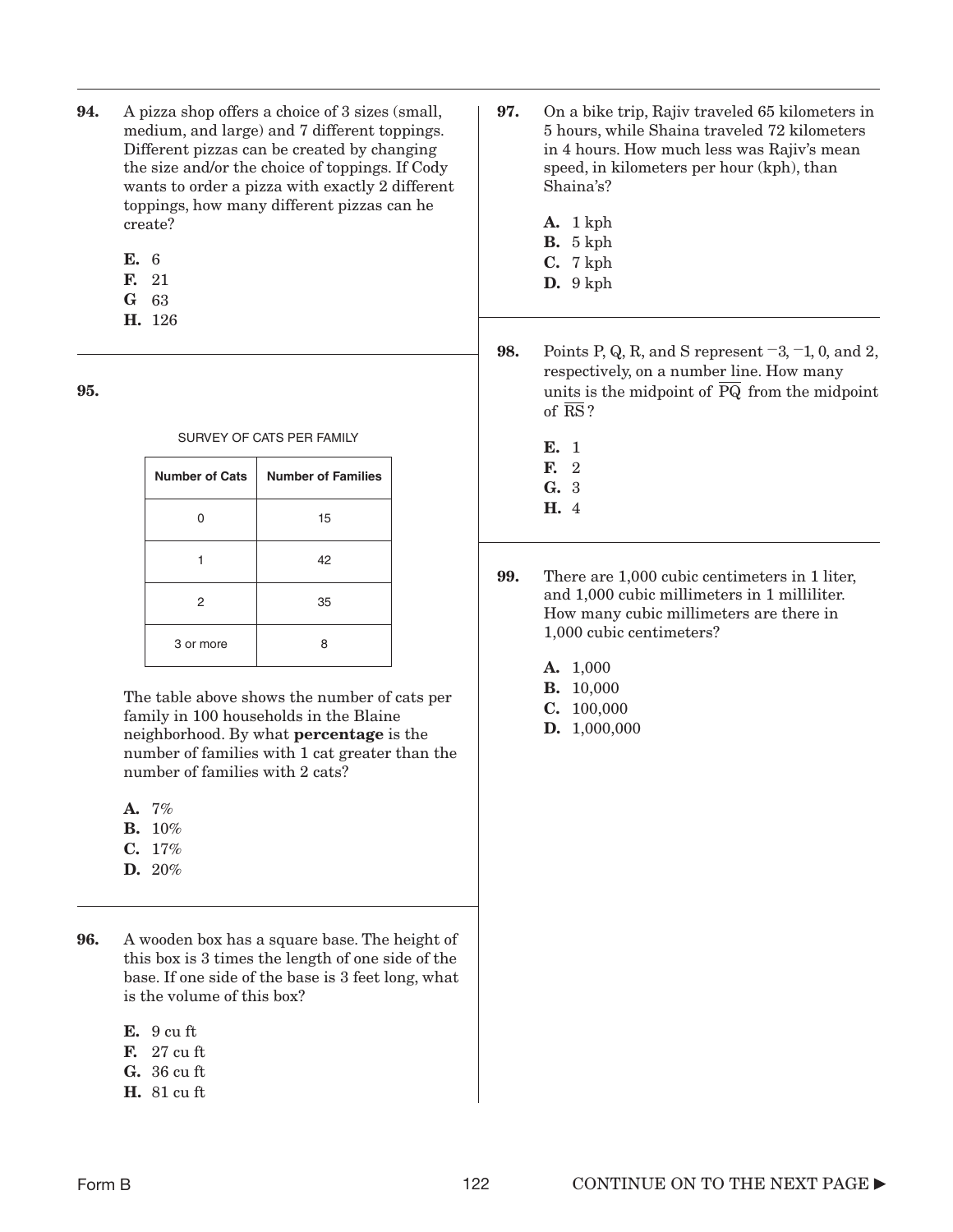



In the quarter circle above, what is  $y$  in terms of ? *x*

- E.  $x-1$
- F.  $x+1$
- G.  $\frac{x+1}{2}$ 2
- **H.**  $\sqrt{\frac{(x+1)^2}{2}}$  **F.** 60 min<br>**F.** 60 min  $(x+1)^2$



The hash marks on the number line above are evenly spaced. What is the coordinate of point R?

- A.  $\frac{7}{40}$ **B.**  $\frac{9}{40}$ C.  $\frac{11}{40}$ **D.**  $\frac{21}{40}$ 40 40
- 102. Phan chose an Internet service that charges \$18.00 per month plus \$0.024 per minute. Deion chose an Internet service that charges \$30.00 per month for unlimited usage. At the end of the month, Phan's and Deion's charges were identical. For how many minutes did Phan use the Internet service that month?
	- E. 50 min
	- **F.** 60 min
	- G. 100 min
	- H. 500 min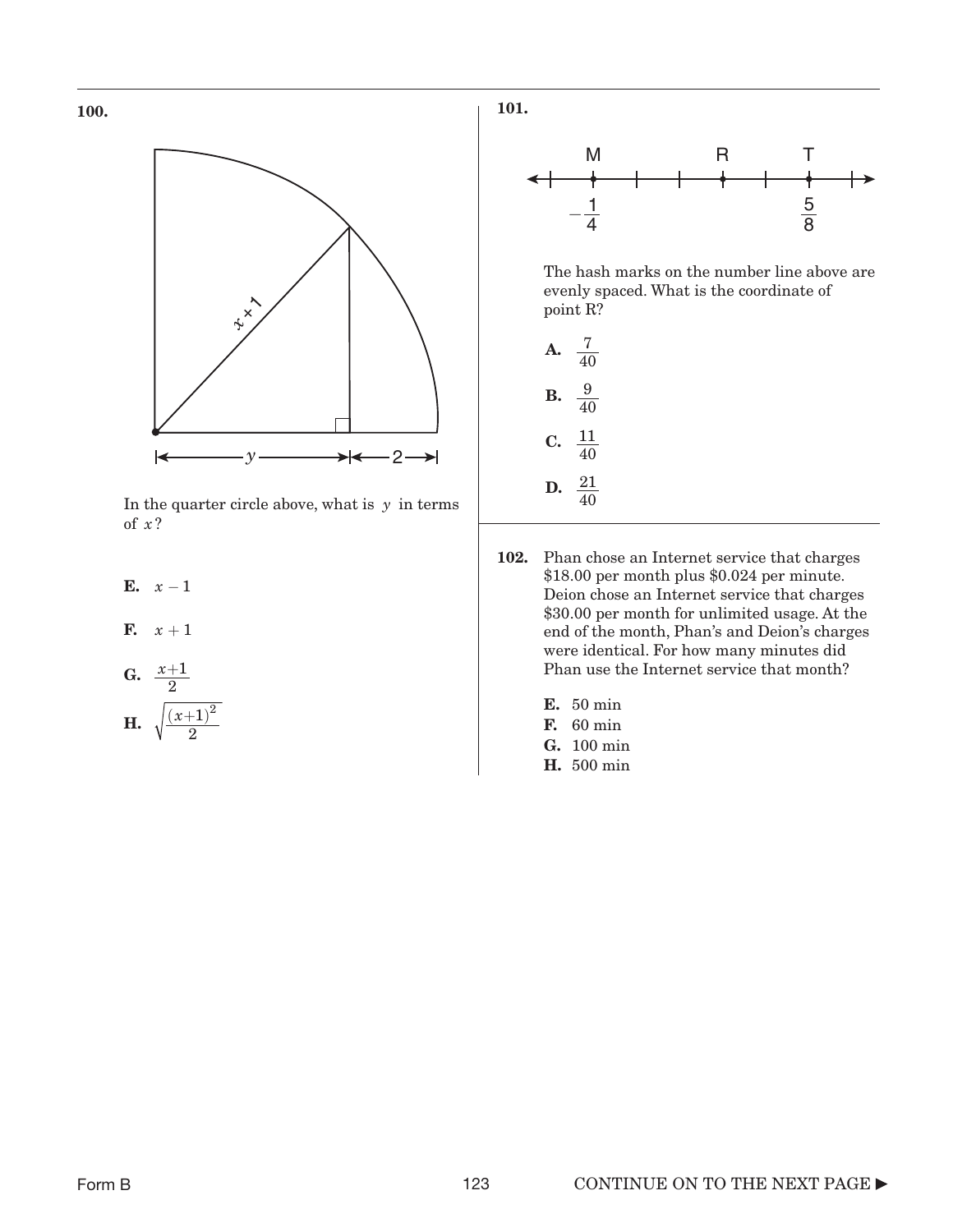103. In a sample of 50 cars at a local dealership, there are 12 red cars and 10 cars with backup cameras. Of the 12 red cars, 4 have backup cameras. If a car is selected at random from the given sample, what is the probability that both of the following are true: the car is not red and does not have a backup camera?

|    | $\frac{3}{5}$   |
|----|-----------------|
| В. | $\frac{16}{25}$ |
| C. | $\frac{19}{25}$ |
| D. | $\frac{4}{5}$   |

104. The decimal 0.06 can be written as the fraction  $\frac{x}{50}$ . What is the value of *x*? E. 3

- F. 6
- G. 12
- H. 30





What is the area of the shaded triangle shown above?

A.  $m + n$ **B.**  $n-m$ **C.**  $2(n-m)$ **D.**  $4(n-m)$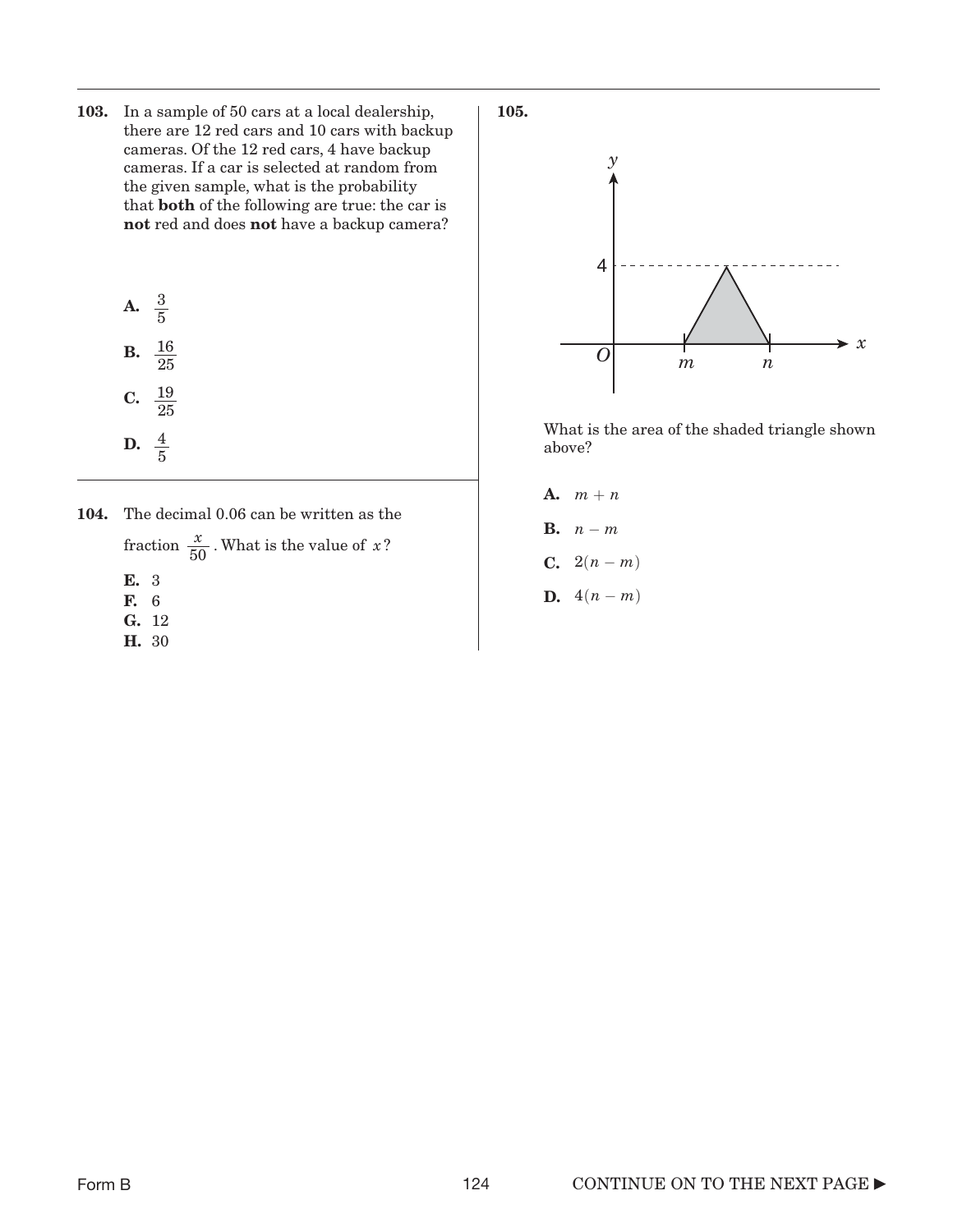106.

| <b>ANIMAL CARDS</b>    |                        |  |
|------------------------|------------------------|--|
| <b>Number of Cards</b> | <b>Picture on Card</b> |  |
| 8                      | cat                    |  |
| 6                      | dog                    |  |
| 5                      | bird                   |  |
| 4                      | fish                   |  |
|                        | horse                  |  |

The cards in the table above are mixed in a box. Which animal pictured on a card has exactly a 1 in 4 chance of being picked at random from the box?

- E. cat
- F. dog
- G. fish
- H. horse
- 107. Which number line below shows the solution set for  $2x - 2 \le y \le 4x + 10$  when  $y = 1$ ?
	- A.  $-3$   $-2$   $-1$  0 1 2 3 B.  $\frac{1}{3}$  –2 –1 0 1 2 3 C.  $-3$   $-2$   $-1$  0 1 2 3 D.  $\xrightarrow{-3}$ <del>+|+++|+++|+++|+++|></del><br>-1 0 1 2 3

108.

$$
\frac{14}{21} = \frac{p}{7}
$$

In the equation above, what is the value of  $p$ ?

E.  $\frac{2}{2}$ F. 3 G.  $\frac{14}{2}$ H. 143 3

109. A ball is selected at random from a box that contains 7 black balls, 14 green balls, and 21 red balls. What is the probability that the ball selected is black?

| А. | $\frac{1}{6}$ |
|----|---------------|
| В. | $\frac{1}{5}$ |
| C. | $\frac{1}{3}$ |
| D. | $rac{5}{6}$   |

- 110. At North High School, a survey asked two questions, Question A and Question B. For each question, students could answer either "yes" or "no." Of the 800 students who responded to the survey, 720 answered "yes" to Question A, and 640 answered "yes" to Question B. What is the least possible number of these students who could have answered "yes" to both questions?
	- E. 80
	- F. 160
	- G. 560
	- H. 640